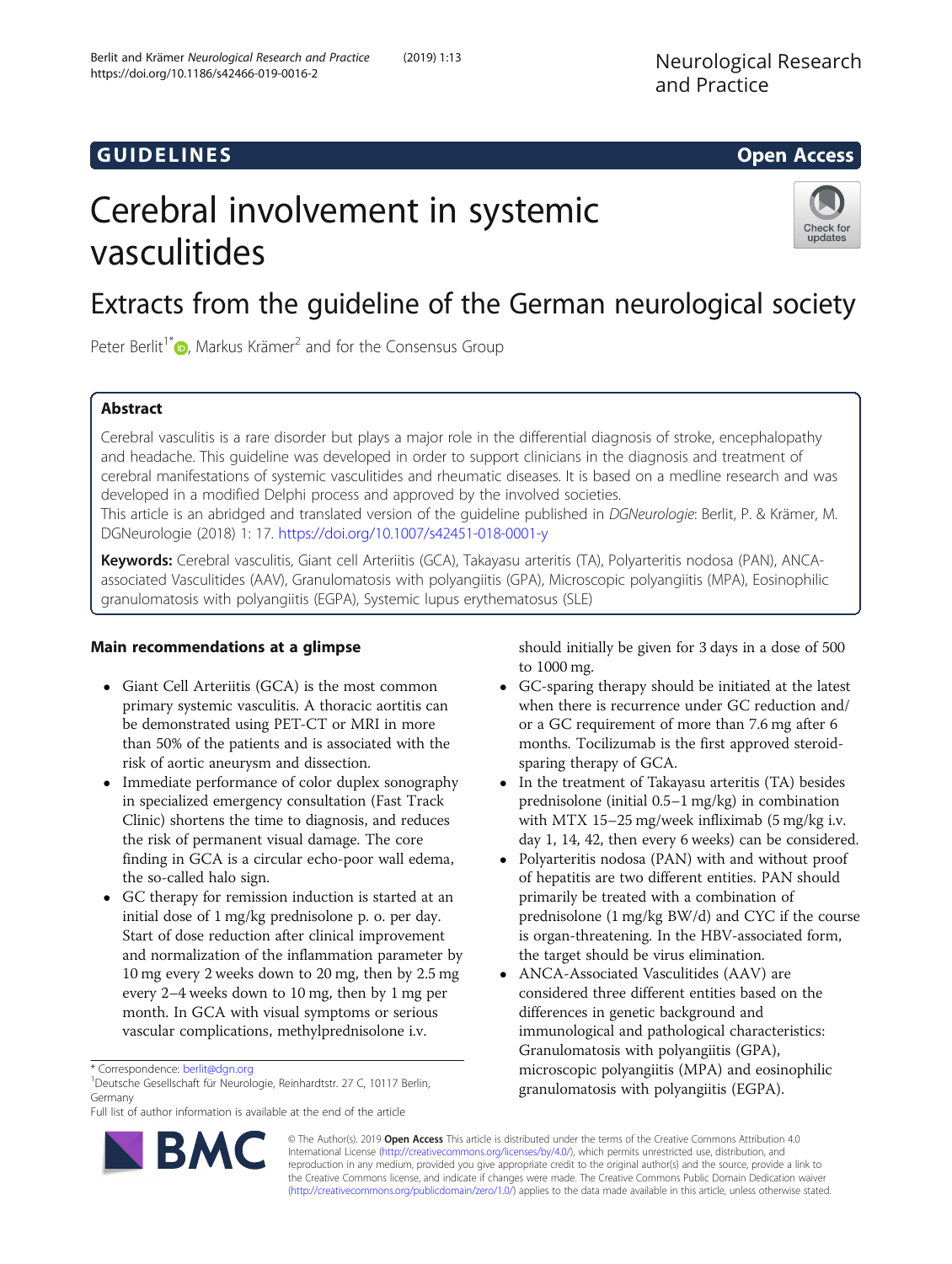- GPA is associated with proteinase 3 (PR3)-specific ANCA; MPA and – less often – EGPA with myeloperoxidase (MPO)-specific ANCA.
- With neurological involvement, therapy with GC and CYC or RTX is recommended for remission induction. After remission is achieved, MTX and AZA are considered medications of equal value for remission maintenance.
- Systemic Lupus erythematodes (SLE) is an autoimmune multiorgan disease with a complex disruption of immunoregulation, which leads to a loss of immunological self-tolerance to nuclear autoantigens and formation of autoantibodies. CNS involvement is reported in 6.4 to 93% of the cases. The American College of Rheumatology described 19 different neuropsychiatric manifestations of SLE (NPSLE). Antiphospholipid antibodies (aPL) show an association with cerebrovascular manifestations in SLE, but not with inflammatory CNS manifestations.
- The specific therapy of NPSLE depends on whether the underlying impairment is inflammatory (CNSvasculitis) or thrombo-embolic in nature. If an inflammatory process is assumed, treatment is made with GC alone or in combination with immunosuppressives (AZA or CYC). In severe, refractory NPSLE cases, plasmapheresis, IVIG and an anti-Bcell therapy with RTX are recommended. Anticoagulation appears to be superior to antiaggregants for secondary prevention of ischemic stroke in APS.

#### Definition and classification

This article is an abridged and translated version of the guideline published in DGNeurologie: Berlit, P. & Krämer, M. DGNeurologie (2018) 1: 17. [https://doi.org/10.](https://doi.org/10.1007/s42451-018-0001-y) [1007/s42451-018-0001-y](https://doi.org/10.1007/s42451-018-0001-y)

The majority of systemic vasculitides are immunologically-caused inflammations of the vascular wall, whereby autoantibodies, circulating immunocomplexes and cell-mediated immunoprocesses play a role in the elicitation. CNS-involvement results in headaches, multifocal symptoms and encephalopathy. Involvement of the peripheral nervous system often manifests as an asymmetric painful mononeuritis multiplex. The diagnosis is based on the clinical distribution pattern, laboratory findings and the bioptic proof of vascular wall inflammation.

An overview of the various vasculitides is found in Table 1, taking the size of the affected vessel, histological characteristics and presumed pathogenetic mechanisms into account.

Especially in small vessel vasculitides, attention must be paid to the possible occurrence as part of infections (retrovirus-associated, in chronic hepatitis with or

#### Table 1 Classification of Systemic Vasculitides according to Vessel size [\[27\]](#page-13-0)

#### Large

- Giant cell arteriitis (GCA)
- Takayasu-Arteriitis (TA)

#### Medium

- Polyarteriitis nodosa (PAN)
- Kawasaki-Disease (KD)

Small (with ANCA)

- Granulomatous with polyangiitis (GPA)
- Microscopic polyangiitis (MPA)
- Eosinophilic granuomatous with polyangiitis (EGPA)

Small (with immunocomplexes)

- Cryoglobulinemic vasculitis (CV)
- Behçet-Syndrome (BD)
- Collagene vascular disease (SLE, MCTD, SS)

without cryoglobulinemia and postinfectious in borreliosis, VZV or cytomegaly) [\[31,](#page-14-0) [44\]](#page-14-0).

Angiitides also occur with lymphoproliferative diseases as paraneoplastic manifestations. It is important to consider the possibility of a medication or drug-induced vasculopathy (especially RCVS) with penicillamine, propylthiouracil, tacrolimus, amphetamine, heroin and cocaine.

Typical warning symptoms of a systemic disorder are fever, weight loss, night sweats and fatigue, especially when these symptoms occur within a rheumatic symptom complex [\[6](#page-13-0)]. There are several systemic symptoms which are especially suspicious for vasculitides. Among these are bloody runny nose, nasal deformation (saddle nose), red eye (episcleritis and uveitis), proteinuria, edema, oliguria and new-onset arterial hypertension as evidence of renal involvement, obstructive pulmonary symptoms such as asthma, and changes in the skin and its appendages (palpable purpura, erythema nodosum, necroses of the nail-bed groove, ulcerations, Raynaud syndrome).

#### **Diagnostics**

When the reasonable clinical suspicion of vasculitis exists based on a combination of neurological and systemic symptoms, the diagnosis must be clarified prior to initiating immunosuppressive therapy! For this, as a rule, broad organ-specific and immunological diagnostics in cooperation with a rheumatologist are required. Laboratory tests typically reveal elevation of the acute-phase proteins (ESR, CRP), a complement consumption (in immunocomplex vasculitides), leuko-and thrombocytosis and hypochromic anemia. In addition to expanded laboratory routine with determination of complement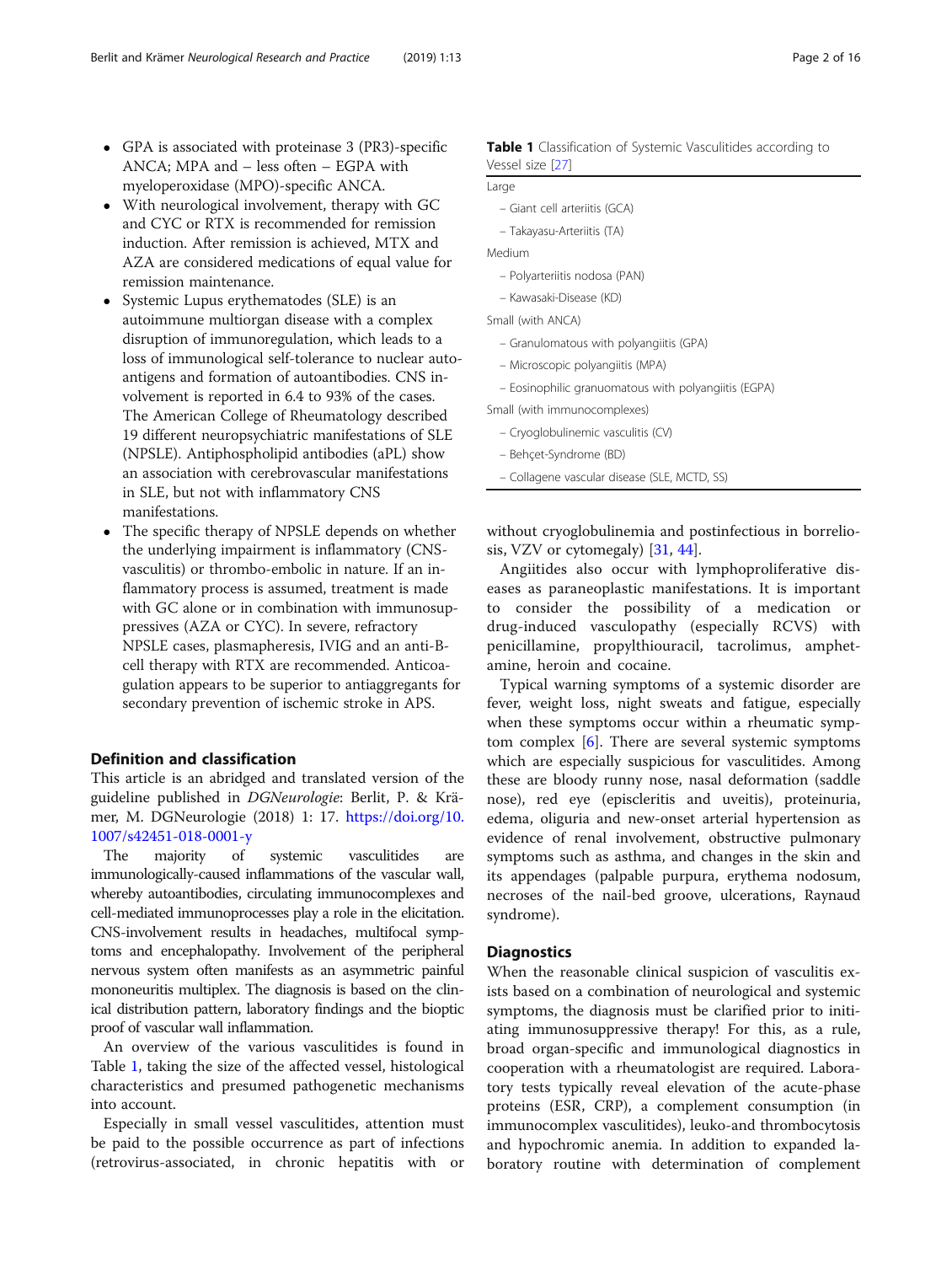factors and immunoglobulins, the analysis of organ-specific laboratory findings is necessary. In this, microscopic urinary sediment tests with acanthocytes or erythrocytic cylinders are strong evidence of glomerular renal involvement and can also be assessed in the course of the disease as activity markers. In combination with microprotein differentiation and quantification, the indication for renal biopsy is made, not only to confirm organ involvement, but also to determine the vasculitis. CSF analysis should include the search for oligoclonal bands and the exclusion of infections. If the basic diagnostics are compatible with vasculitis, further specific examinations should be performed depending on the clinical findings: if there is suspicion of PAN, hepatitis serology is necessary, since Hepatitis B or C is present in up to 60%. If other systemic vasculitides are suspected, the search for antibodies against the cytoplasm of neutrophilic leukocytes (ANCA) should be made, whereby there is an association between EGPA and microscopic polyangiitis (MPA) with p-ANCA (anti-MPO-ANCA) and GPA with c-ANCA (anti-PR3-ANCA).

If the clinical findings suggest a suspected diagnosis of collagenosis with or without secondary vasculitis, a search for antinuclear antibodies (ANA) should be made. This parameter is very sensitive, but hardly specific. Active collagenosis is very unlikely if the ANA titer is unremarkable. If the ANA is high-titer positive, ANA differentiation must be made taking clinical symptoms into account: if photosensitivity (butterfly erythema) and polyserositis give rise to a suspicion of systemic Lupus erythematodes (SLE), a search should be made for double strand-DNA-antibodies. If a sicca syndrome is present (dry eyes, dry mouth), Sjögren- Syndrome (SS) must be tested for by determination of Anti-Ro (SS-A) and Anti-La (SS-B)-antibodies. With corresponding skin changes, proof of Anti-SCL70 antibodies gives support to the suspected diagnosis of scleroderma; U1-RNP-antibodies support the diagnosis of a mixed connective tissue disease (MCTD; Sharp Syndrome).

#### Giant cell arteriitis (GCA)

GCA is the most common primary systemic vasculitis. According to the Chapel Hill Consensus Conference Nomenclature of 2012, the terms temporal or cranial arteritis should be avoided, since the temporal artery is not always affected in GCA and, on the other hand, may be affected in other vasculitides as well, for example in GPA [\[9\]](#page-13-0).

With a prevalence of 15–44/100,000 nearly all patients are older than 50. On average, the onset of disease is around the age of 70. GCA is more frequent in women than in men  $(F:M = 3:1)$ . Histologically, there is a granulomatous panarteriitis of middle and large arteries with

giant cells, lymphomononuclear infiltration and stenosing of the lumen due to intima proliferation.

Predilection sites are in the branches of the external carotid artery (temporal artery, occipital artery). In 30% of cases, the posterior ciliar arteries, and in up to 50% the aortic arch and its branches are affected. Intracranial vessels, coronaries or other organ systems are rarely affected  $(< 1\%)$ .

GCA is a T-cell-dependent immune process with genetic predisposition (immunogenetic association with HLA-DR4 or respectively DRB1\*04 alleles); various infectious agents have been discussed as elicitors (VZV, Mycoplasma pneumoniae, parvoviruses, Chlamydia).

#### Clinical picture and neurological manifestations

The main symptom in > 70% is new-onset headache of piercing-stabbing quality, frequently unilateral, usually with frontotemporal emphasis. The headaches become worse on coughing or chewing. A pathognomonic symptom is jaw claudication (30% of cases). On chewing solid foods, there is increasing or new-onset pain in the temples or a painless feeling of "blocked jaw" [\[32\]](#page-14-0), so that eating must be interrupted. This symptom is a typical clinical sign of involvement of the branches of the ECA which supply the masseter musculature. Sensitivity of the scalp is frequently reported. Headaches are often preceded by constitutional symptoms including lack of appetite, weight loss, fever, fatigue and general malaise. These patients often seem like tumor patients. In patients with isolated aortitis, fever may be the leading clinical symptom. To be feared is blindness in one or both eyes due to involvement of the ciliar arteries (30%). The frequently irreversible blindness due to anterior ischemic opticus neuropathy (AION) may be preceded by transient visual disruptions presenting as amaurosis fugax, as scintillating scotoma or transient partial visual field deficits. Affection of the ocular musculature leads to pain of eye movements, double vision and ptosis. Other brain nerves are affected much less frequently.

In 30–70% of cases, GCA and polymyalgia rheumatica (PMR) occur in association. PMR is a vasculitic minor variant of GCA with subclinical affection of large vessels in some of the patients.

Among the diagnostic criteria of PMR are subacute pains occurring in the shoulder, pelvic and neck muscles, which are frequently symmetric, accompanied by morning stiffness and improvement in the course of the day. This is frequently accompanied by depressive mood.

The central nervous system is involved via cerebral ischemias when intracranial vessels are affected (< 2%, ICA or V3- and V4-segments). Involvement of branches of the aortic arch (40–60%) leads to side-differences in blood pressure, weakened radial pulse and claudication of the arms. A thoracic aortitis can be demonstrated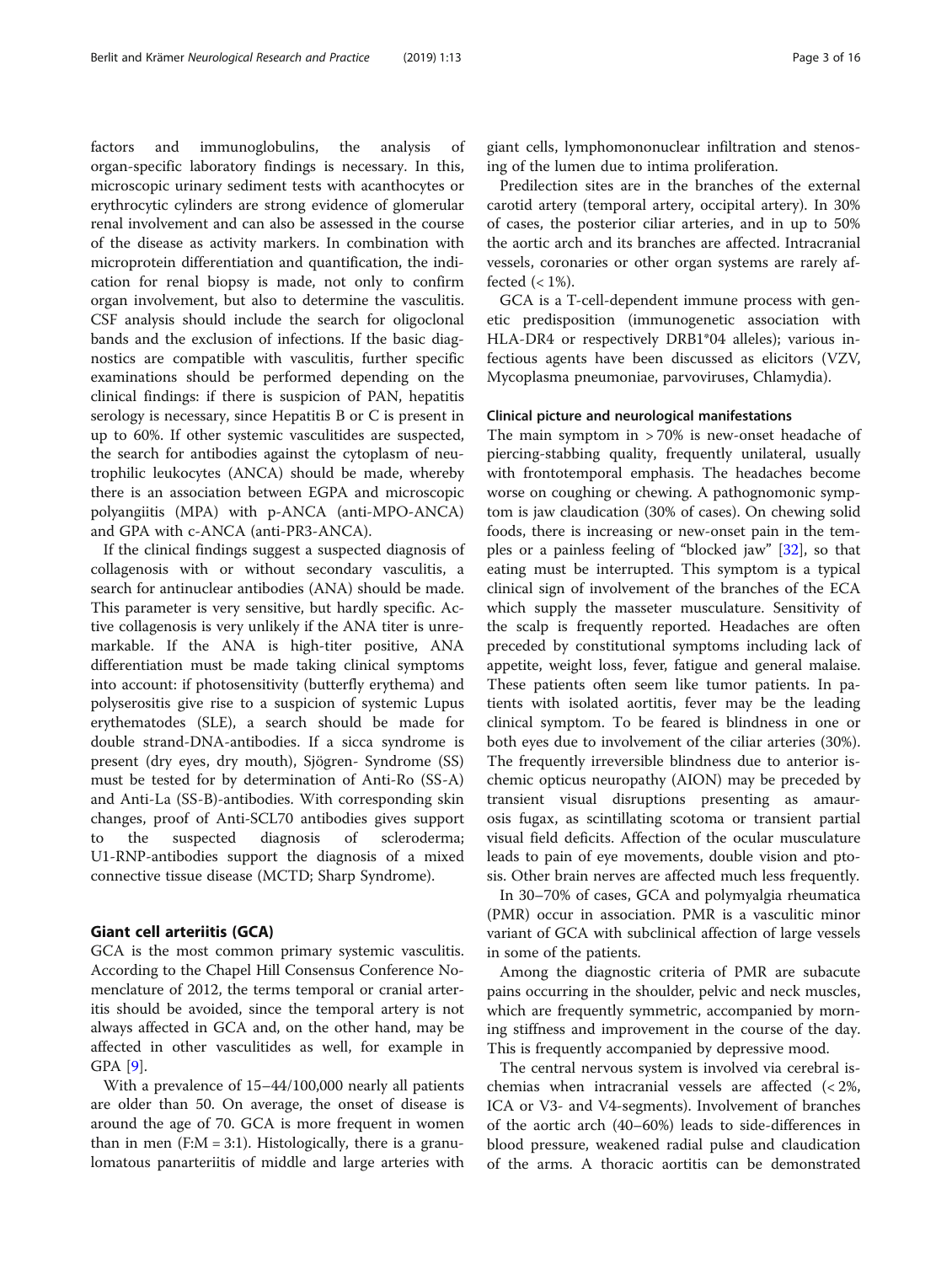using PET-CT or MRI in more than 50% of the patients and is associated with the risk of aortic aneurysm and dissection.

#### Imaging procedures

Duplex sonography should be performed as soon as possible, prior to or within 4 days after starting therapy with GC. The whole length of the temporal artery and its branches should be examined with a high-resolution transducer (> 10 MHz) due to segmental involvement [[19\]](#page-13-0). The core finding in GCA is a circular echo-poor wall edema, the so-called halo sign. The wall edema can be quantified by measuring the Intima-Media thickness (IMT). Normal IMT values and cut-off values respectively have meanwhile been worked out for the diagnosis of GCA [\[55](#page-14-0)]. The value of color-duplex sonography has recently been tested in a large multicenter prospective TABUL study on 381 patients with a clinical diagnosis of GCA. The results of the study could show that in comparison with biopsy of the temporal artery, sonography has a comparably high sensitivity (93% versus 91%) and specificity (77% vs. 81%) [\[35](#page-14-0)]. Two current studies could show that immediate performance of a color duplex sonography in specialized emergency consultation (Fast Track Clinic) shortened the time to diagnosis, but in particular also significantly reduced the risk of permanent visual damage [\[16](#page-13-0)].

18-Fluoro-2-Desoxy-D-Glucose-PET-CT can reveal pathologically-increased uptake in the aortic arch and the supraaortal branches. The method is therefore especially useful for proof of an extratemporal manifestation of GCA which cannot be recognized in detail using sonographic diagnostics.

Magnetic resonance imaging of the temporal or occipital arteries demonstrates edematous vascular wall and contrast uptake in GCA [[39,](#page-14-0) [41\]](#page-14-0). The sensitivity and specificity of MRI is comparable to that of sonography. Stenoses and aneurysms can be demonstrated using MR-angiography of the aortic arch. MRI appears to be less specific than PET-CT in the assessment of inflammatory activity in large vessel vasculitis.

#### Biopsy

Timing of temporal artery biopsy must not delay the initiation of GC therapy. The biopsy should be made within 3 days after starting GC administration, if possible; but biopsy may still be diagnostic within 6 weeks after initiation of therapy. The clinically-dominant side should be selected and a biopsy length of 1.5 cm length is desirable. Biopsy is possible with ASA 100 mg and should be performed under local anesthesia. Histologically, there are lymphocytes and macrophages, multinuclear giant cells can be found in 50% of the cases. The sensitivity of biopsy is 39% only, but the specificity is 100%.

#### Therapy

#### Glucocorticoid (GC)-therapy

In initiating therapy, differentiation should be made between GCA with and without visual symptoms and vascular complications. For GCA, EULAR and the British Society of Rheumatology (BSR) recommend GC therapy in considerably higher doses than in uncomplicated PMR for remission induction: Initial dose 1 mg/kg prednisolone equivalent (maximal 60 mg) p. o. per day as single daily dose in the morning. Start of dose reduction after clinical improvement and normalization of the inflammation parameters by 10 mg every 2 weeks down to 20 mg, then by 2.5 mg every 2–4 weeks down to 10 mg, then by 1 mg per month. In GCA with visual symptoms or serious vascular complications, methylprednisolone i.v. should initially be given for 3 days in a dose of 500 to 1000 mg. If there is recurrence, increase to the last effective dose plus 10 mg prednisolone is required.

#### GC-sparing therapy

Although GCA was considered in the past as a vasculitis form with likely good prognosis, current data reveal a relevant risk for recurrence and long-term complications. For example, in a large monocenter cohort of 298 patients with GCA under GC monotherapy, 133 patients suffered 2 or more recurrences within 5 years, another 80 patients suffered one recurrence [[34\]](#page-14-0). Only 78 of the 298 patients (26%) suffered no recurrence. In a cohort observed for a mean 7.8 years, there was recurrence during the course in 64% of the 106 patients [[3](#page-13-0)]. Patients suffering recurrence had a significantly longer duration of therapy and higher cumulative GC dose, as well as a high incidence of osteoporosis (65 vs. 32%) over the course. While mortality with an isolated temporal arteritis does not appear to be elevated, it is up to 5 times as high when the aorta is affected [\[30](#page-14-0)]. Data from a prospective study on 40 patients, in whom a second temporal biopsy was taken randomly after 3, 6, 9 or 12 months [\[38\]](#page-14-0) have shown, that under a clinically effective GC monotherapy, an active arteritis could still be histopathologically diagnosed in the biopsies in 7/10 after 3 months, 9/12 after 6 months, 4/9 after 9 months and 4/9 after 12 months.

Studies in recent years also showed that two cytokine axes are relevant in the pathogenesis of RCA: the IL-6/ IL-17-axis and the IL-12-Interferone-γ (INF-γ)-axis. While the IL-12/IL-17-axis can be very well suppressed by GC, the IL-12/IFN-γ-axis cannot be relevantly influenced by GC [[63](#page-14-0)]. The most recent data on outcome and pathogenesis of large vessel vasculitides permit the conclusion that the majority of patients with GC monotherapy are not adequately therapied long-term and thus there is a need for more effective and more targeted therapeutic procedures. GC-sparing therapy should be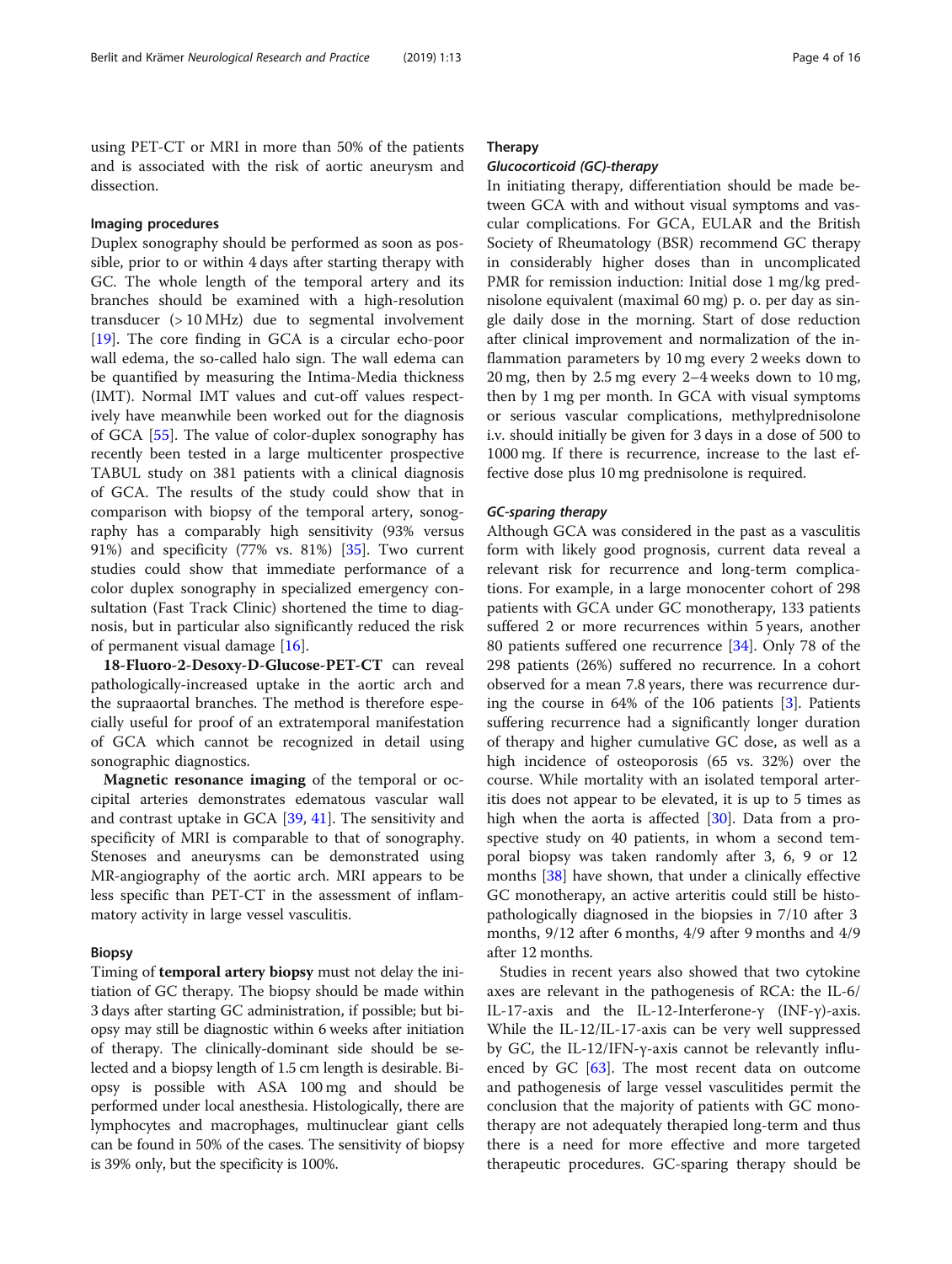initiated at the latest when there is recurrence under GC reduction and/or a GC requirement of more than 7.6 mg after 6 months.

#### Tocilizumab (TOC)

Tocilizumab is the first approved therapy of GCA [\[61](#page-14-0)]. Under subcutaneous TOC (162 mg) administered weekly significantly more patients were GC-free at week 52 after 26-week tapered GC than without TOC. Moreover, the GC dose with TOC could be reduced to 1862 mg compared to 3296 mg in 26-week administration and 3818 mg in 52-week administration. Prior to therapy with TOC, latent tuberculosis and viral hepatitis should be ruled out. Serious infections and previous diverticulitis are contraindications for therapy with TOC.

#### Methotrexate (MTX)

A metaanalysis of three randomized studies showed that MTX also decreases the risk of recurrence and enables GC saving [[37](#page-14-0)]. Due to the high rate of GC-associated side effects in GCA, the EULAR recommended the administration of MTX as additive to GC (up to 0.3 mg/kg parenteral once a week plus 10 mg folic acid 24 h after MTX), as long as kidney and liver function are normal. This recommendation was published in 2009, so that it does not yet reflect the results of the GiACTA study and the approval of TOC. Due to considerable differences in the study protocols and based on other methodical problems (by today's standards, very low MTX doses in the cited studies), even an indirect comparison of the efficacy and safety of MTX and TOC in the therapy of RCA is not possible. MTX is not formally approved in the therapy of RCA (therapy is thus off-label).

#### Supportive measures

Retrospective cohort studies demonstrate that the administration of ASA 100 mg daily can reduce the risk of cardiovascular events in GCA. Moreover, we recommend osteoporosis prophylaxis as cited in the current recommendations of the DVO. In analogy to the recommendations in ANCA-associated vasculitides, pneumocystitis-carinii prophylaxis with trimethoprim + sulfamethoxazole (400 + 80 mg Mon., Wed., Fri. 2 tablets each) can be considered in GC doses above 20 mg.

#### Takayasu arteritis

Takayasu Arteritis (TA) refers to granulomatous aortitis with arteritis of the large vessels branching from the aortic arch (subclavian artery both sides, brachiocephalic trunc and common carotid artery), the pulmonary arteries and the coronary vessels. Unlike GCA, TA manifests mostly between the ages of 10 and 20. By definition, the first symptoms occur prior to the age of 50. Women are more frequently affected  $(F:M = 8:2)$ . There appears to be a genetic predisposition  $[12]$  $[12]$  – at least in Asian patients associated with HLA B\*52. Involvement of the subclavian arteries on both sides leads to impalpable radial pulses (pulseless disease) and to unmeasurable blood pressure in the upper extremities. The arterial hypertension which usually is present at the same time can be recognized indirectly in the left-heart enlargement. Involvement of pulmonary arteries can lead to severe pulmonary hypertension. In childhood, arterial hypertension may be the only symptom of the disease. While Takayasu Arteriitis is one of the most frequent causes of renovascular hypertension in Asian countries, the disease is rare here (1–3 new cases per 1 million in-habitants) [[46\]](#page-14-0). Involvement of the CCA and the VA with stenosis or dissection can lead to numerous neurological symptoms, such as headache, blurred vision, TIA, stroke or epilepsy.

#### ACR-criteria for the diagnosis of Takayasu arteritis

- [ Patient younger than 50 years of age at the first manifestation
- [ Claudication of the extremities
- [ Reduced brachial arterial pulse
- [ Blood pressure difference > 10 mmHg between the
- two arms

[ Noise over the subclavian artery or aorta

[ Remarkable findings in the arteriography

With 3 of these 6 criteria: Sensitivity 90.5%, Specificity 97.8%.

#### EULAR-criteria for the diagnosis of Takayasu arteritis in childhood

Angiographic changes in the aorta and its branches plus one of the following findings:

- [ Claudication of the extremities
- [ Reduced peripheral arterial pulse

[ Blood pressure difference > 10 mmHg between the

two arms

- [ Noise over the aorta or its branches
- [Hypertension

#### **Diagnostics**

MRI is valuable in the assessment of wall composition of the aorta, its apertures and other large arteries. Using inversion-recovery gradient echo sequences after gadolinium administration enables proof of delayed enhancement in the aortic wall. Among the typical inflammation parameters are accelerated ESR and elevated CRP. In TA, heat-shock proteins at the beginning of the cascade and Th17-cells on the end segment play a role in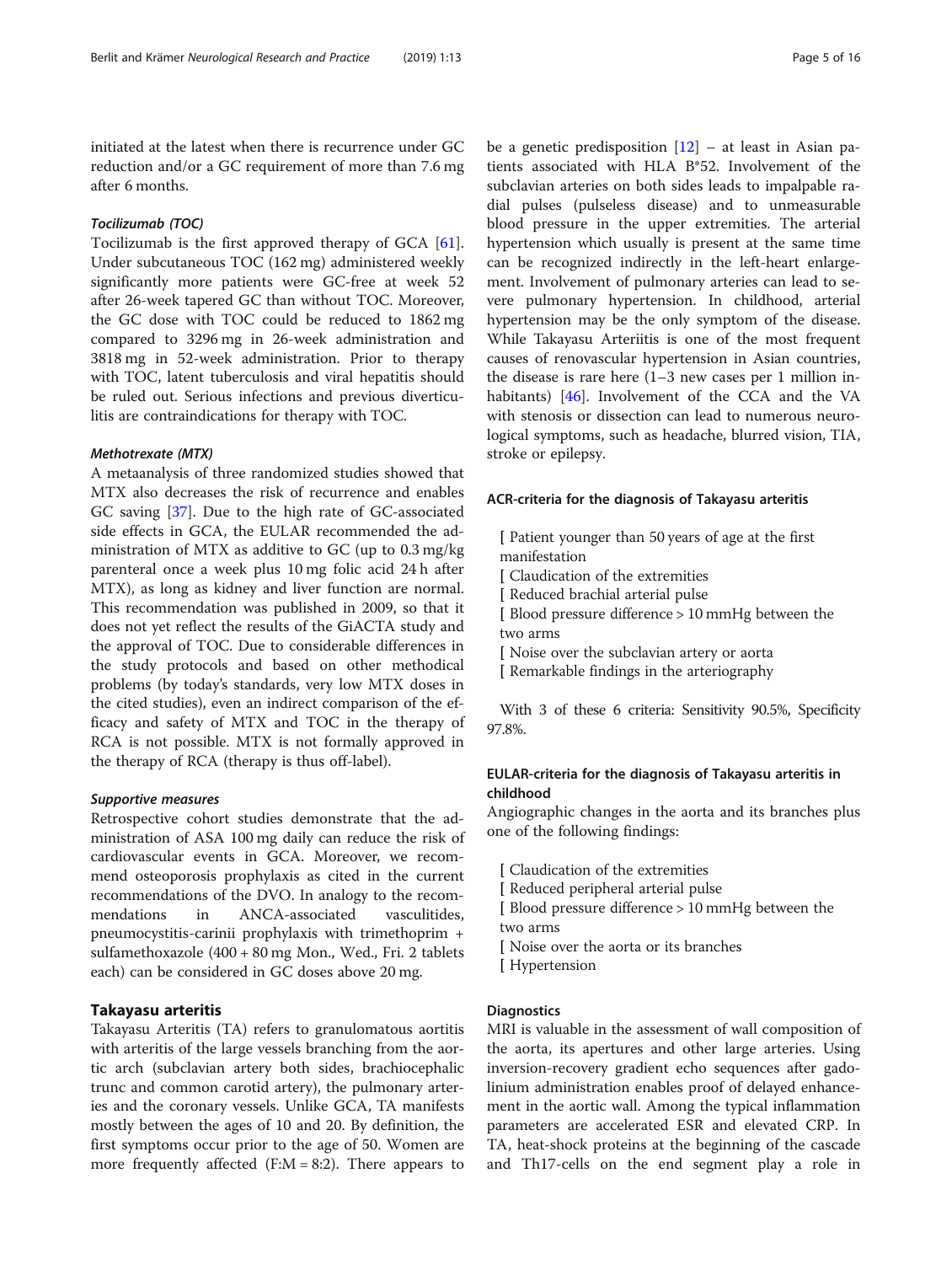pathogenesis [\[5](#page-13-0)]. The extent of arteritis can be visualized using PET or PET-CT.

The diagnosis of TA can be made without histological confirmation. In elderly patients, however, a corresponding image can also occur in advanced atherosclerosis and as part of GCA of the large vessels.

#### Therapy

There are no randomized clinical studies on the therapy of TA. Prednisolone (initial 0.5–1 mg/kg) in combination with MTX 15–25 mg/week is used for remission induction [[42](#page-14-0), [43](#page-14-0)]. The prednisolone dose is tapered in analogy to GCA. Alternatives are AZA and, especially in refractory course and critical ischemia in the extremities, the combination of prednisolone with bolus-CYC 500 mg/m2 body surface (BS) i.v. This is administered at 3 to 4-week intervals over 6 to 9 cycles. Administration of the monoclonal antibody infliximab (5 mg/kg i.v. day 1, 14, 42, then every 6 weeks) can also be considered [\[18\]](#page-13-0). In Asia, minocycline and doxycycline as MMP inhibitors have been administered in combination with prednisolone [[39](#page-14-0)]. According to recent data, TOC is promising and led in individual series to remission in 3 of 4 cases [[45](#page-14-0)]. Low-molecular heparin and/or ASS are recommended as supportive measures, especially in ischemic complications. Endovascular or surgical bypass procedures may become necessary in the course: the results of revascularization procedures vary with respect to the restenosis rates. No general recommendations can be made.

#### Polyarteriitis nodosa (PAN)

This necrotising systemic vasculitis of the small and middle-sized arteries leads to thrombosing and the formation of microaneurysms in the visceral vessels (not of the aorta), the vessels of the musculature and peripheral nerves. In a relevant proportion of cases, there is an association with hepatitis-B- or – much less often – -C infection. The annual incidence is cited with 1.6 cases per million, median age at onset is 46 years [[15\]](#page-13-0). The idiopathic or formerly called "classic" PAN must be differentiated from the HBV-associated form which occurs considerably more often in endemic HBV regions (Eskimo populations in Alaska). PAN is an immunocomplex vasculitis, whereby other causative agents in addition to HBV may be the basis for the immunocomplex formation (HCV, HIV, Parvovirus B 19). PAN should only be diagnosed based on the ACR-criteria when an EGPA, a GPA and an MPA have been ruled out [[47\]](#page-14-0). According to the EULAR criteria, PAN with and without proof of hepatitis are two different entities: the proof of HBV increases the probability of a multiplex neuritis and worsens the prognosis. The frequency of PAN appears be on the decrease thanks to better treatment of the hepatitides.

#### Clinic

PAN is characterized by weight loss, myalgias, fatigue and elevated temperatures. In about 50–70% of cases, there is subacute painful multiplex polyneuritis, in 50% there is muscle and skin involvement (livedo racemosa and subcutaneous nodules). Nearly half of all patients develop vascular renal involvement with infarctions, aneurysms and stenoses with resultant renovascular arterial hypertension. Also relevant for the prognosis is the involvement of the gastrointestinal tract. In 20% of the cases, there is involvement of the CNS. Among the CNS symptoms are the variable combination of headache (34%), retinopathy (32%) and encephalopathy (23%). Focal symptoms like hemipareses, epilepsies and cranial nerve palsies are each up to 10% less frequent. Rarely, there is also spinal involvement. The prognosis depends greatly on the organ manifestations (Five Factor Score – FFS) [\[1](#page-13-0)]. The 5-year survival probability falls from 90% with an FFS of 0 to 65% with an FFS of  $> 2$  [\[17\]](#page-13-0).

#### Five factor score of PAN and the EGPA

[ Proteinuria  $> 1$  g/day [ Serum-creatinine > 1.58 mg/dl [ Gastrointestinal involvement [ CNS involvement

[ Cardiac involvement

#### **Diagnostics**

Laboratory tests reveal elevated ESR-and CRP with thrombocytosis and anemia, occasionally a complement consumption (C3 and C4 low) and circulating immunocomplexes. HBV-serology is positive in 40%, a hepatitis C or an HIV-infection is less frequently the underlying cause. The angiographic picture of vasculitis with aneurysms and segmental stenoses and vascular occlusions is found in the vessels supplying the kidneys, mesenterium and brain. Angio-MRT or Angio-CT examinations are less invasive and can be helpful as alternatives. Angiographic findings can support the diagnosis, but they should be histologically confirmed (kidneys, skin, nerve-muscle).

#### ACR-criteria for the classification of polyarteriitis nodosa (PAN)

- [ Weight loss > 4 kg since disease onset
- [ Livedo racemosa
- [ Unexplained pain or swelling of the testes
- [ Myalgia, feeling of heaviness in the legs
- [ Mononeuritis or polyneuropathy
- [ Diastolic blood pressure elevation > 90 mmHg
- [ Serum-creatinine > 1.5 mg/dl
- [ Proof of hepatitis virus in serum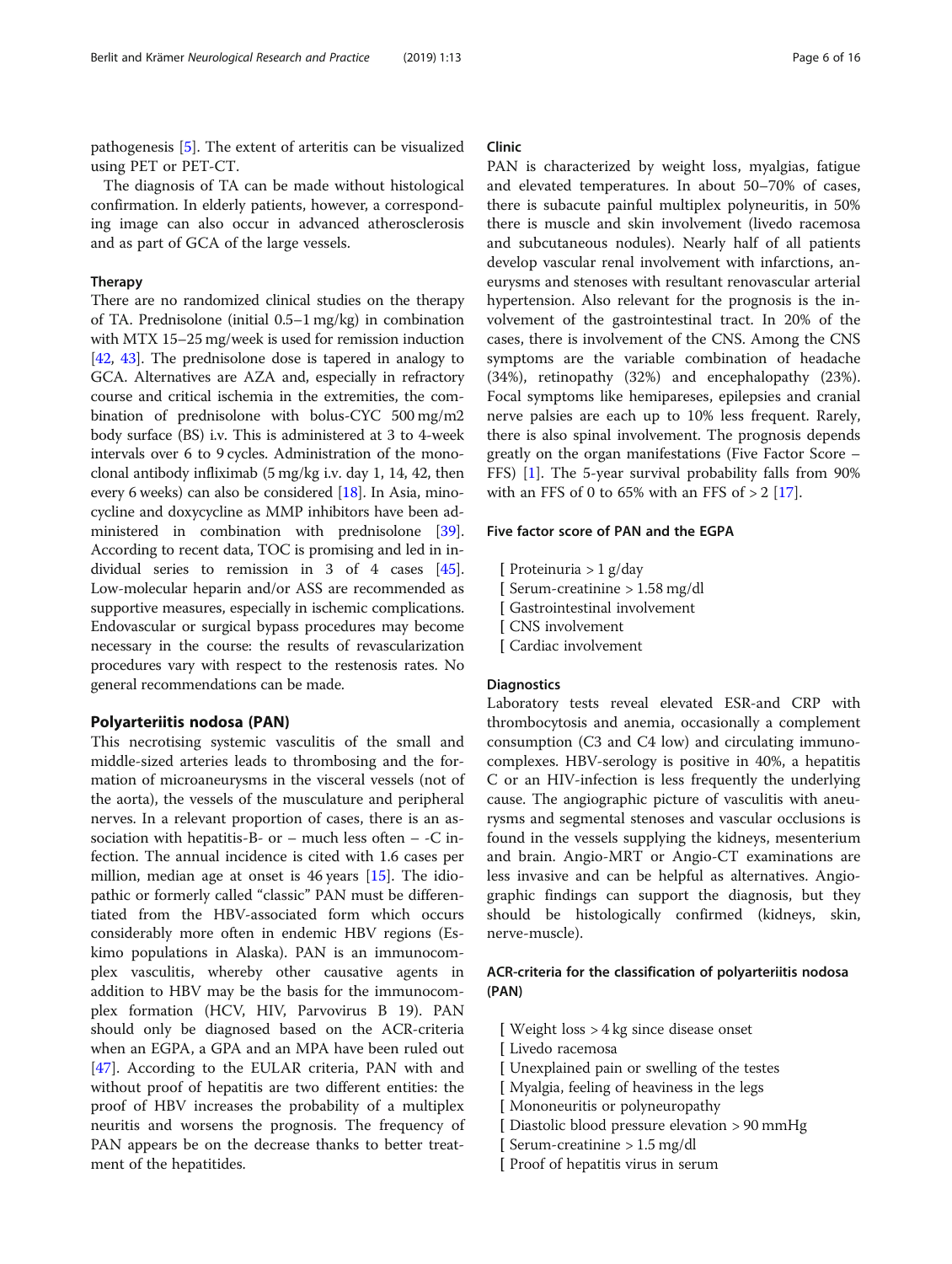[ Pathological arteriogram (aneurysms, occlusions) [ Typical histology

With 3 of these 10 criteria: sensitivity 82.2%, specificity 86.6%, if other causes for the clinical picture have been ruled out [[51](#page-14-0)].

#### Therapy

Therapy of PAN depends on the severity and etiology [[42,](#page-14-0) [43](#page-14-0)]. In the HBV-associated form (HBV-PAN), the target should be virus elimination. In serious cases, plasma exchange treatment and the use of immunosuppressives may become necessary.

PAN should primarily be treated with a combination of prednisolone (1 mg/kg BW/d) and CYC if the course is organ-threatening, whereby the duration is unclear. Milder courses of the disease can be treated with conventional immunosuppressives like MTX or AZA. Casuistic use of newer therapeutics like MMF, RTX, Infliximab and TOC has been reported [[54,](#page-14-0) [58\]](#page-14-0).

#### ANCA-associated vasculitides (AAV)

Three diseases count as AAV: granulomatosis with polyangiitis (GPA), microscopic polyangiitis (MPA) and eosinophilic granulomatosis with polyangiitis (EGPA). AAV are necrotizing systemic vasculitides affecting mostly the small intraparenchymal vessels (small arteries, arterioles, capillaries, venules) and less frequently middle-size vessels. They are termed pauciimmune vasculitides due to the lack of or low immunocomplex deposits [[26\]](#page-13-0). GPA is associated with proteinase 3 (PR3)-specific ANCA; MPA and – less often – EGPA with myeloperoxidase (MPO)-specific ANCA.

AAV are considered three different entities based on the differences in genetic background and various independent immunological and pathological characteristics, like extravascular necrotizing granulomatosis in GPA and the eosinophilic tissue infiltration in EGPA.

AAV are the second most frequent vasculitis group after GCA. An incidence of 10–20 per million inhabitants per year and a prevalence of 120–140 per million inhabitants have been reported for AAV in Europe and the USA. GPA is the most frequent AAV in Europe and the USA. By contrast, MPA is the most frequent AAV in Japan and China. These differences in the frequency of GPA and MPA in various populations indicate the importance of the genetic background and of environmental factors in the immunopathogenesis of AAV. Phenotypically, localized AAV is differentiated from early-systemic and generalized AAV. Generalized AAV is the most frequent phenotype (85–90% of the cases). Early-systemic or localized courses are less frequent (10–15% of the cases). Only 10% of the localized GPA cases convert in the course of the disease to generalized GPA, i.e. as a rule, the original phenotype remains even in recurrences. Moreover, courses with serious disease intensity and therapy-refractive courses have been defined within clinical studies (Table 2).

#### Clinical signs

As a result of the underlying systemic small vessel vasculitis, the three AAV have a number of clinical signs in common. The most frequent manifestation (80–90% of cases) is a pulmorenal syndrome with pulmonary infiltrates, dyspnea and hemoptysis due to pulmonary capillaritis and a rapid-progressive glomerulonephritis with elevation of the serum creatinine and nephritic sediment. Renal involvement is less frequently found in EGPA (ca. 30%). Renal-limited AAV are less frequent. They are usually MPO-ANCA-positive. Prodromes are lack of appetite, arthralgias, myalgias – and rhinitis and/ or sinusitis in GPA and EGPA. They often precede the manifestation of a pulmorenal syndrome by weeks or months. Fulminant AAV courses are less frequent. Patients with EGPA often have a long prior history of bronchial asthma and allergic rhinitis.

The most frequent manifestations in the peripheral nervous system are polyneuropathy and multiplex-neuritis and in the central nervous system CNS vasculitis.

Isolated cases with hypertrophic pachymeningitis have been described in GPA [\[57\]](#page-14-0). Extravascular necrotizing granulomatosis usually affects the lower and/or upper respiratory tract in GPA, while extravascular eosinophilic tissue infiltration in EGPA may affect various organs, like the lungs, gastrointestinal tract and heart (perimyocarditis) [[13](#page-13-0), [26](#page-13-0)]. Granulomatous infiltration and vasculitis of the Orbita and base of the skull in GPA may result in exophthalmus, episcleritis, cranial nerve lesions including compression of the optic nerve as well as diabetes insipidus [\[29\]](#page-14-0).

#### Diagnostics (Table [3\)](#page-7-0)

Elevation of ESR and CRP, mild leucocytosis and reactive thrombocytosis are revealed in laboratory tests. In EGPA, there is usually hypereosinophilia of  $> 1.500/\mu$ l.

Table 2 European League Against Rheumatism (EULAR)-Definitions of AAV-Phenotypes (localized, early-systemic, generalized) and disease courses (serious, refractory) [\[42](#page-14-0), [43\]](#page-14-0)

| Localized              | upper and/or lower respiratory tract $+/-$                                     |
|------------------------|--------------------------------------------------------------------------------|
| Early systemic         | without impaired organ function or life-threatening<br>disease +               |
| Generalized<br>disease | with impairment of renal or other organ function,<br>Creatinine < 500 µmol/l + |
| Serious                | renal or vital organ failure, Creatinine ≥500 µmol/l +                         |
| Refractory             | progressive disease which does not respond to<br>standard therapy $+$          |

Abbreviations: + ANCA-positive, − ANCA-negative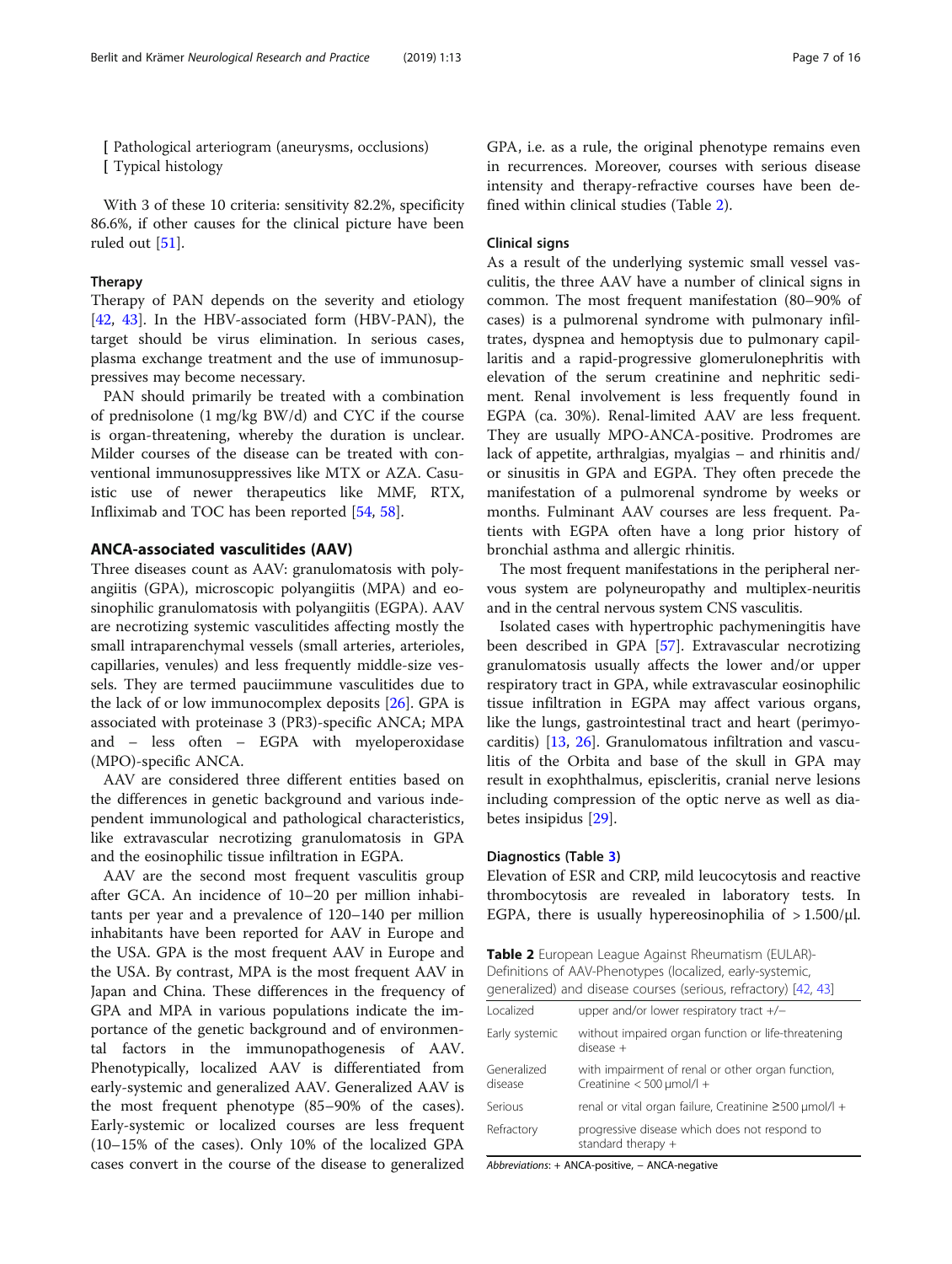<span id="page-7-0"></span>Anemia is often found which may be elicited by the inflammation, but also renal in origin or induced by toxic effects of the immunosuppressive therapy. AAV are accompanied by normal or elevated complement levels. The prognosis is poorer in a subgroup of patients with reduced C3-complement level [\[14\]](#page-13-0). Elevated serum-creatine and nephritic sediment are found in renal involvement.

ANCA are specific markers for AAV. GPA is associated with PR3-ANCA, − MPA and less often EGPA with MPO-ANCA. In cases of known or assumed AAV, the use of a high-quality immunoassay is recommended as the primary screening method for proof of PR3- and MPO-ANCA [\[11](#page-13-0)]. Imaging procedures like MRI of the head for evaluation of the paranasal sinuses, Orbita and the CNS, thoracic CT and abdominal sonography, lung function and broncho-alveolar lavage (BAL), complete the clinical diagnostics. The diagnosis can be confirmed by histological examination of a biopsy of an affected organ. Biopsies can be taken from the kidney, lung (transbronchial in BAL, less frequently transthoracic methods), sural nerve, skin and musculature. Up to 3 biopsies may be necessary in the ENT area. The first ENT biopsy is diagnostic in only ca. 30–40% of the cases [[29\]](#page-14-0).

#### Differential diagnoses

Important differential diagnoses are other chronic inflammatory systemic diseases, infectious diseases and tumors. It must be pointed out that infection-triggered ANCA may be found in some chronic infectious diseases, such as subacute bacterial endocarditis (SBE). If the SBE is associated with pulmonary infiltrates and elevation of serum-creatinine which is prerenal and/or elicited by focal nephritis, the clinical picture may imitate

Table 3 Chapel Hill Consensus Conference (CHCC) Nomenclature for Granulomatosis with Polyangiitis (GPA), Microscopic Polyangiitis (MPA) and Eosinophilic Granulomatosis with Polyangiitis (EGPA)

GPA

Extravascular necrotizing granulomatous inflammation of the upper and/or lower respiratory tracts

Systemic necrotizing small vessel vasculitis

Frequent necrotizing glomerulonephritis

MPA

Systemic necrotizing small vessel vasculitis

Frequent necrotizing glomerulonephritis and pulmonary capillaritis

No granulomatous inflammation

EGPA

Extravasal eosinophile-rich and necrotizing granulomatous inflammation of the respiratory tract

With bronchial asthma and eosinophilia-associated systemic necrotizing small vessel vasculitis

eosinophilic infiltrate  $(≥ 4 of 6 criteria)$ 

that of AAV. Contrary to AAV, however, SBE usually shows pronounced complement reduction!

Other diseases with pulmorenal syndrome are cryoglobulinemic vasculitis, SLE, infections (legionellosis) and medication-induced forms (phenprocoumon overdose among others). Local inflammatory destructive nasal diseases, such as cocaine-induced midline destructive lesion (CIMDL), extranodal NK/T-cell lymphoma of the nasal type and rhinocerebral mucormykosis must be delineated from localized GPA [[29\]](#page-14-0).

#### Therapy

For therapy of AAV recommendations exist from the European League Against Rheumatism (EULAR), the European Renal Association – European Dialysis and TransplantAssociation (ERA-EDTA), the German Rheumatology Society and the EGPA Consensus Task Force [[22](#page-13-0), [56](#page-14-0)].

#### Remission induction in vital threat and/or organ dysfunction

In a life-threatening initial manifestation and/or which impairs organ function or a major recurrence, i.e. a recurrence with severe organ involvement, therapy with GC and CYC or RTX is recommended for remission induction (Table [4](#page-8-0)). In young patients, in whom preservation of fertility is of great importance, an RTX therapy should be preferred [\[56,](#page-14-0) [64\]](#page-15-0).

#### Cyclophosphamide (CYC)

Intravenous bolus therapy is just as effective as oral CYC therapy for remission induction in serious AAV. It differs, however, from oral administration with respect to the higher risk of recurrence with a lower rate of side effects. The dose must be adjusted for age and renal function.

#### RTX

Two randomized-controlled Phase 3 studies (RITUX-VAS and RAVE) have shown that remission induction with the Anti-CD20-Antibody RTX is not inferior in efficacy to intravenous or oral CYC-therapy in initial manifestation or recurrence of GPA and MPA [\[28](#page-14-0), [60](#page-14-0)]. In recurrences, RTX-therapy was even superior to oral CYC-therapy in the RAVE Study. GC-medication was tapered off after 5 months in the RAVE study. In the RITUXVAS Study it was reduced within 6 months to 5 mg prednisolone daily, then continued. In both studies, after remission had been achieved, therapy with AZA was continued in the CYC study arm for remission maintenance. The patients in the RTX study arm received no remission-preserving therapy. The high recurrence rate of 30–40% after 2 years in both therapy arms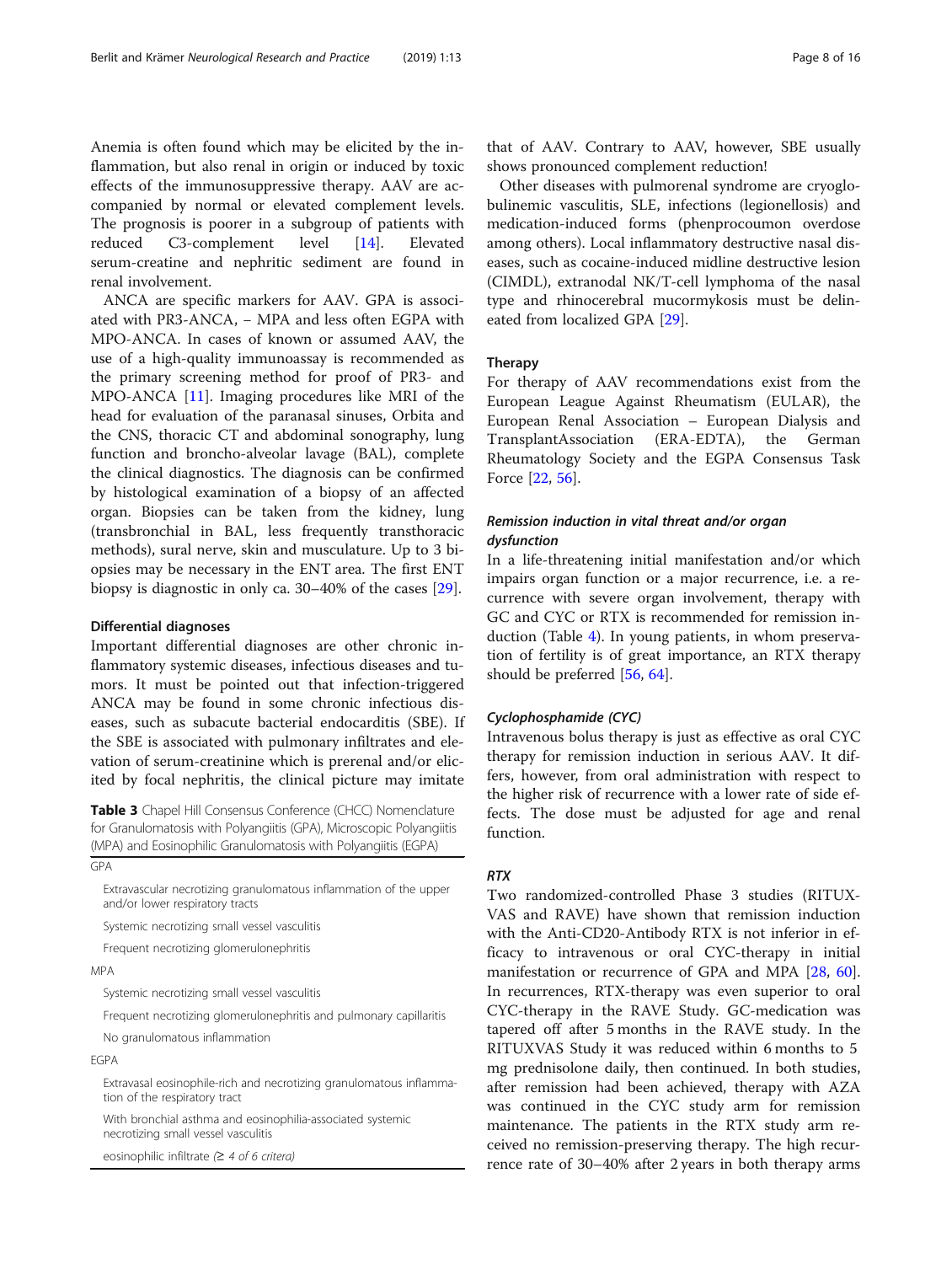<span id="page-8-0"></span>Table 4 Dosage Details for Remission-inducing Immunosuppressive Therapy in Initial Manifestations which impair Organ Function or are Life-threatening, or in Major Recurrences of an AAV [\[24,](#page-13-0) [56](#page-14-0), [64](#page-15-0)]

| Prednisolone         | 1 mg/kg (maximal 80 mg) daily, reduction to 7.5–10 mg<br>daily within 12 weeks                                                                    |
|----------------------|---------------------------------------------------------------------------------------------------------------------------------------------------|
| <b>RTX</b>           | 375 mg/m2 i.v. weekly for 4 weeks                                                                                                                 |
| CYC-Bolus<br>Therapy | 15 mg/kg (maximal 1200 mg) i.v., the first 3 boli at 14-<br>day intervals, the following3 boli (and others as indi-<br>cated) at 21-day intervals |
| Oral CYC<br>Therapy  | 2 mg/kg (maximal 200 mg daily)                                                                                                                    |

Abbreviation: i.v. Intravenous

emphasizes the necessity of remission-preserving therapy after remission induction [[29,](#page-14-0) [56](#page-14-0)].

It must be taken into consideration in the decision for remission-inducing therapy that the two studies (RITUXVAS and RAVE) differed with respect to their patient collectives and therapy protocols (intravenous versus oral CYC therapy). In the RITUXVAS study, patients with severe renal involvement with an average glomerular filtration rate between 10 and 20 ml/min/ 1.73 m2 were included, in the RAVE study patients had good renal function. In the RITUXVAS study, depending on the severity of renal involvement, patients received an intravenous CYC infusion in addition to their first and third RTX administration. In deciding on remission-inducing therapy in severe organ involvement, therefore, it should be taken into account that the evidence for RTX therapy is based on a combination of RTX with CYC therapy and not on RTX therapy alone [[56\]](#page-14-0).

In case series, efficacy of remission-inducing therapy with RTX was also demonstrated in patients with initial manifestation or therapy-refractive course of EGPA [\[40](#page-14-0)].

#### Plasma separation

Plasma separation can be considered on an individual basis in rapid-progressive glomerulonephritis or severe alveolar hemorrhage in GPA and MPA. Despite short-term therapeutic success, no long-term benefit has been shown for plasma separation compared to immunosuppressive standard therapy. Plasma separation is not effective in EGPA [[56\]](#page-14-0).

#### Mepolizumab

Remission was achieved in a randomized-controlled Phase 3 study of the anti-IL-5-antibody mepolizumab (300 mg subcutaneous every 4 weeks) in about 50% of patients with a recurrence or therapy-refractive course of EGPA in a period of 52 weeks. Moreover, a steroid-sparing effect could be demonstrated and the rate of recurrence reduced [[62](#page-14-0)]. Mepolizumab is approved thus far for therapy of steroid-refractive

bronchial asthma in a dose of 100 mg subcutaneous every 4 weeks [[48](#page-14-0)].

#### Therapy refractive course

About 10 to 15% of patients do not respond to the initially-selected remission-inducing therapy. In therapy-refractive AAV over more than 4 weeks, or in chronic persistent disease, a switch is recommended from CYC to RTX therapy or vice-versa. In addition, intravenous administration of immunoglobulins (IVIG) can be considered in case of persistent disease activity. Therapy with interferons can also be considered as second- or third-line therapy in EGPA [\[56](#page-14-0)].

#### Remission induction without organ dysfunction and no threat to life

Remission induction with GC and MTX, and in contraindication for MTX therapy with MMF, is recommended when there is no organ function impairment and no life-threatening manifestations.

Therapy or a non-threatening minor recurrence consists of transient increase in the corticoid dose and, if appropriate, intensification of remission-maintenance therapy [\[56](#page-14-0), [64](#page-15-0)]. In EGPA, AZA is used for remission induction, or MTX if AZA is contraindicated.

#### Remission-preserving therapy

After remission is achieved, usually 3–6 months after initiation of remission induction, a switch is made to remission-maintenance therapy. MTX and AZA are considered medications of equal value for remission maintenance. Therapy with low-dose RTX can be considered in case of contraindications, intolerance or previous therapy failure of AZA or MTX in light of the positive results of a Phase 3 study on remission maintenance with RTX compared to AZA therapy [\[23](#page-13-0), [56](#page-14-0), [64](#page-15-0)]. In cases of contraindications, intolerance or previous failure of these medications, Leflunomid or MMF can alternatively be considered as therapy options (Table [5](#page-9-0)).

Remission-maintenance therapy should be conducted for at least 2 years. Therapy de-escalation with tapered reduction of the steroid dose and dose reduction of the immunosuppressive therapy can be made after 12 months, after assessment of the individual risk and is always associated with an inherent risk of recurrence [\[56](#page-14-0)]. Whether remission-maintenance therapy for more than 2 years is associated with a lower recurrence risk or other factors, like the PR3-ANCA Status, have predictive value with respect to the risk of recurrence, is currently a matter of controversial discussion.

#### Supportive therapeutic measures

Immunosuppressive therapy should be closely controlled. Recommendations for the adjustment of the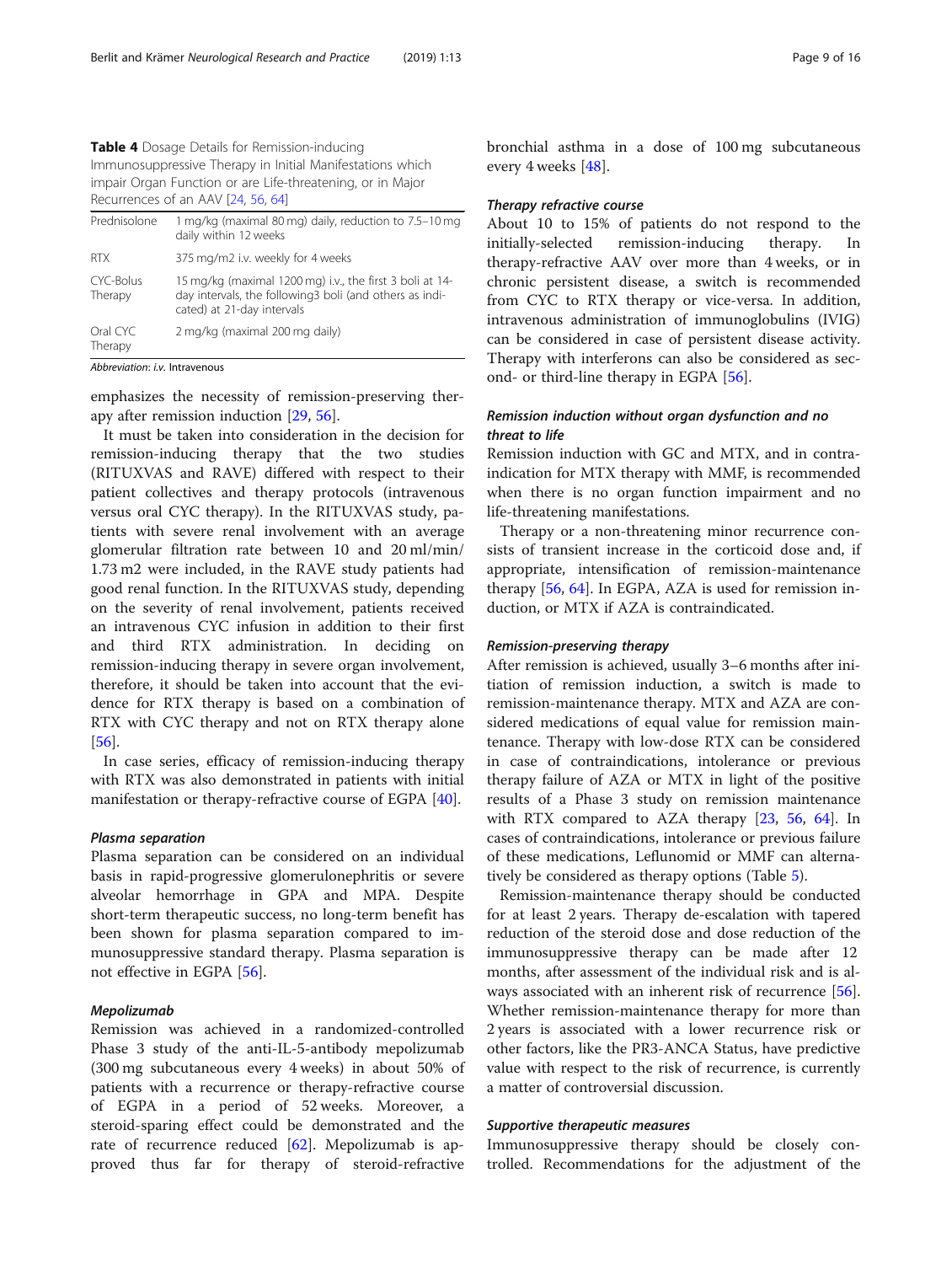<span id="page-9-0"></span>CYC dose according to renal GFR and the patient's age, for antiemetic therapy, Vitamin D substitution under GC, vaccinations, preservation of fertility and family planning, uroprotection with 2-mercaptoethansulfonate-sodium (Mesna) in CYC therapy and Pneumocystis-jirovecii prophylaxis with cotrimoxazol in CYC and RTX therapy follow the national and international recommendations.

### Systemic lupus erythematodes (SLE)

#### Definition, epidemiology and etiology

Systemic Lupus erythematodes (SLE) is an autoimmune multiorgan disease with high variability in presentation and course of disease. The incidence in Europe is ca. 2– 4 per 100,000 person-years, its prevalence about 40/ 100,000 with a worldwide tendency to increase in the past decades. Women are considerably more often affected than men (4:1 to 10:1), with a disease peak around the 4th decade of life [\[52\]](#page-14-0). The cause is a complex disruption of immunoregulation, which probably leads to a loss of immunological self-tolerance to nuclear autoantigens and formation of autoantibodies via a defect in the clearance of apoptotic materials and then also immunocomplexes, which result in tissue damage through uncontrolled proinflammatory cytokine and cell-recruitment patterns [[36\]](#page-14-0).

CNS involvement – depending on the precision of its definition, especially according to direct or indirect ascription to the underlying disease and the test procedures used – is reported in 6.4 to 93% of the cases  $[25]$ .

Etiologically, differentiation must especially be made between the more frequent micro- and macroangiopathies or impaired perfusion caused by an antiphospholipid syndrome and the less frequent inflammatory-neurotoxic manifestations. These are associated with immunocomplex-mediated complement activation, elevated permeability of the blood-brain barrier, intrathecal migration of autoantibodies and local production of immunocomplexes and proinflammatory cytokines, which usually leads to diffuse neurological symptoms.

#### Clinical presentation

The most frequent clinical symptoms of SLE are more or less characteristic skin changes, which are subdivided

Table 5 Dosage Details as Recommended for Remission-Maintenance Immunosuppressive Therapy [\[42,](#page-14-0) [43,](#page-14-0) [56,](#page-14-0) [64](#page-15-0)]

| A7A        | 2 mg/kg oral daily                               |
|------------|--------------------------------------------------|
| <b>MTX</b> | 20-25 mg oral or parenteral weekly               |
| RTX        | 500 mg i.v. on day 0 and 14, then every 6 months |
| Leflunomid | 20-30 mg oral daily                              |
| MMF        | 2 g oral daily                                   |
|            |                                                  |

Abbreviation: i.v. Intravenous

into an acute form (generalized maculopapulous exanthema, butterfly erythema, leukocytoclastic vasculitis), a subacute-cutaneous (symmetric, anular, polycyclic and/ pulosquamous/psoriasiforme skin changes in light-exposed skin areas) and a chronic discoid form [[33\]](#page-14-0). Arthritides (non-destructive), serositides (abacterial), hematological manifestations (anemia, leukopenia, thrombopenia) and constitutional symptoms (fever, lymphadenopathy, weight loss, fatigue) are frequent, but not SLE-specific manifestations. Kidney involvement (Lupusnephritis-LN) is most important prognostically and occurs in appr. 50% of Lupus patients [[8\]](#page-13-0).

The American College of Rheumatology described 19 different neuropsychiatric manifestations of SLE (Table [6](#page-10-0)) [[2\]](#page-13-0), whereby better attribution models enabled more precise determination of the prevalence of a neuropsychiatric SLE (NPSLE), at 6 to 12% in the first year of diagnosis and in total at 19 to 38% [[25\]](#page-13-0). If exclusively epileptic seizures and psychoses are used as the basis, only 6.4% have an NPSLE; if one includes cranial nerve palsies, cerebrovascular events, cortical dysfunction, cognitive impairment, peripheral neuropathies and transverse myelitis, the figure is 29% of SLE patients. Thirtynine % are affected by slight and unspecific NPSLE symptoms like headache. Most (50–60%) NPSLE manifestations occur at the early phase of the disease, 40–50% of which in the context of overall disease activity [[7\]](#page-13-0).

#### Diffuse NPSLE manifestations

Headache and mood disorders are the most frequent neuropsychiatric complaints among SLE patients, but usually not directly attributable to SLE. A similar statement applies for cognitive dysfunctions such as impaired memory, learning or concentration. Acute states of confusion and psychoses are less frequent (ca. 1–5% of SLE cases) manifestations, which are often unaccompanied by any structural changes (e.g. in MRI). SLE patients have an elevated risk of developing a posterior reversible encephalopathy syndrome (PRES), which is characterized by headache, personality changes, blurred vision and seizures with evidence of edematous white-matter changes in MRI and is not considered a direct manifestation of NPSLE. The pathophysiology of PRES is not well understood, autoregulatory impairments of cerebral perfusion with hyperperfusion usually in the framework of chronic blood pressure increases, possibly favored by additional endothelial changes, are discussed [[25\]](#page-13-0).

#### Focal NPSLE manifestations

About 3 to 15% of SLE-patients suffer stroke in the course of their disease. The risk of stroke is elevated, in a large analysis of hospital registries in the USA to 1.5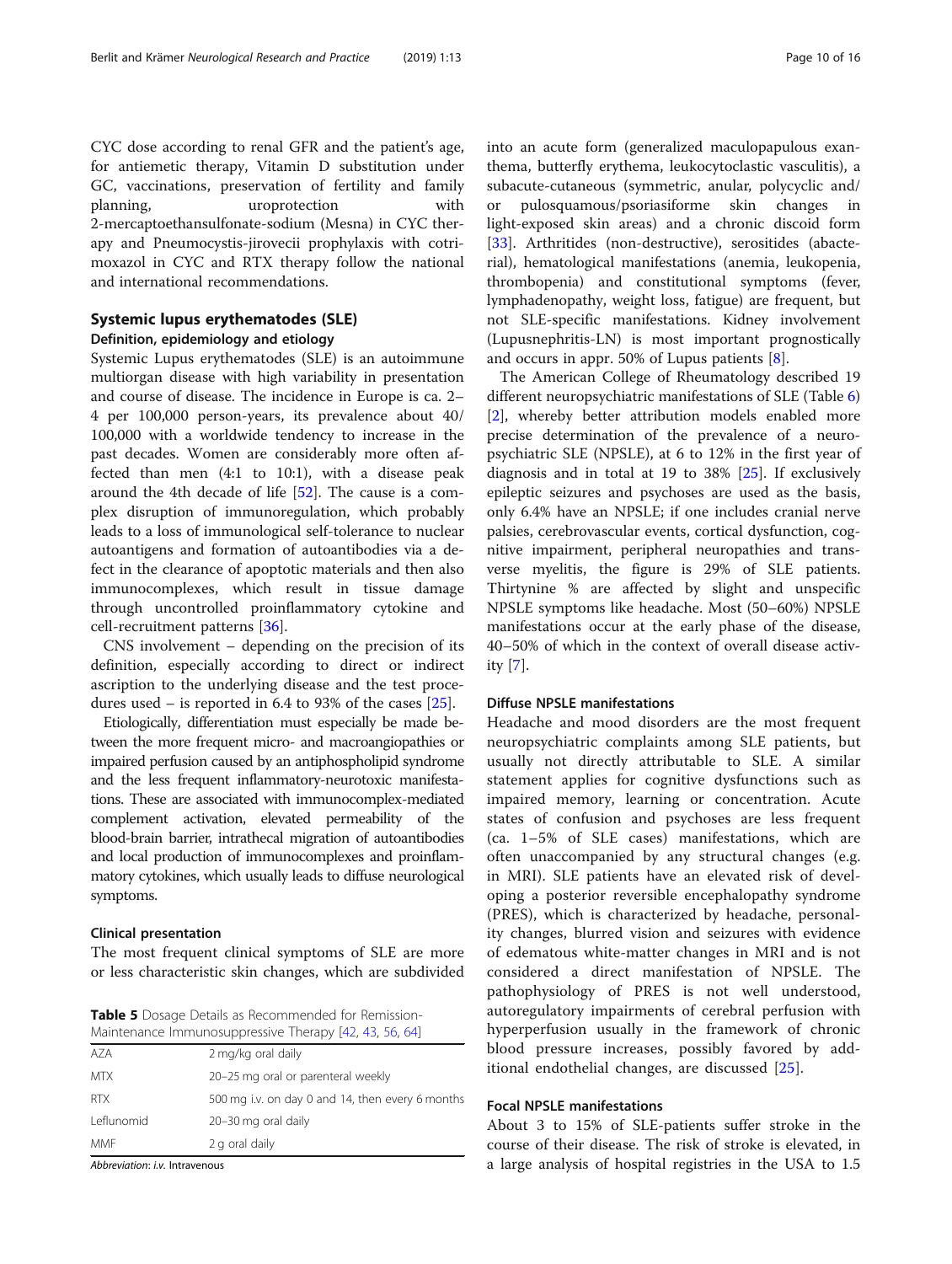<span id="page-10-0"></span>Table 6 Neuropsychiatric Syndromes in SLE (according to the American College of Rheumatology [[2\]](#page-13-0))

| <b>CNS</b>                                                        |
|-------------------------------------------------------------------|
| Aseptic meningitis                                                |
| Cerebrovascular diseases                                          |
| Demyelinating syndromes                                           |
| Headache (including migraine)                                     |
| Impaired movement (Chorea)                                        |
| Myelopathy                                                        |
| Seizures                                                          |
| Acute states of confusion                                         |
| Anxiety disorders                                                 |
| Cognitive dysfunction                                             |
| Mood disorder                                                     |
| Psychoses                                                         |
| PNS                                                               |
| Acute inflammatory polyradiculoneuritis (Guillain-Barré-Syndrome) |
| Autonomous neuropathy                                             |
| Mononeuropathies (single or multiplex manifestations)             |
| Myasthenia gravis                                                 |
| Craial nerve palsy                                                |
| Plexus neuropathies                                               |
| Polyneuropathies                                                  |

[[25\]](#page-13-0), in cohort studies up to a relative risk of 8. Thrombotic events with arteriosclerosis accelerated by the chronic disease and its therapy, inflammatory vascular processes and states of hypercoagulability within a nephrotic syndrome or an antiphospholipid syndrome (APS) play a pathogenetic role.

Seizures develop in 8–18% of SLE patients. Directly associated with Lupus they occur most frequently at the start of the disease or during an acute episode. They do not lead to an elevated mortality [\[7](#page-13-0), [25](#page-13-0)].

#### Diagnosis of SLE

The interdisciplanary approach is important in this disease in order to correctly classify the "mosaics" of inflammatory skin changes, musculoskeletal and general symptoms, as well as laboratory findings like anemia, leukopenia and hypergammaglobulinemia. Antinuclear antibodies (ANA) are highly sensitive for the diagnosis of SLE, since they are found in practically all cases of systemic Lupus. Since they also are found in various other collagenoses (in similarly high frequency), they are not specific for SLE. Specific auto-antibodies are those against double-strand (ds)-DNA and against certain ENA-antigens (like anti-Sm). Anti- Ro/SS-A antibodies are considered specific, but also occur in Sjögren-syndrome.

For complement consumption in SLE, concurrent reduction of the complement factors C3 and C4 is of more value than that of only one complement factor [[33\]](#page-14-0). In

the course of disease, an increase in the ds-DNA antibodies, accompanied by a decrease in the complement factors C3 and C4, is viewed as the serological constellation of increased disease activity or an (imminent) episode. Even though they are not conceived for making the diagnosis of SLE, the new SLE Classification Criteria from the EULAR and ACR give an overview of the typical findings (Table [7](#page-11-0)). The important thing is that ANA must be present and no other or possibly better explanation can be found for the symptoms.

Certain autoantibodies have repeatedly been cited in connection with an NPSLE, but the practical importance is very limited [\[10\]](#page-13-0). A long-discussed association of antibodies against phosphorylated ribosomal proteins (anti- ribosomal P-Ak or just anti-P) with NPSLE can only be confirmed in some of the patients, and also in various other organ manifestations of SLE, so that the determination is not helpful in the individual case. It is also not clear which antibodies are found possibly only or mostly in the CSF, or whether this is only an expression of an inflammation-related disruption in the blood-brain barrier. Anti-glutamate-receptor antibodies (anti-NMDA) have been reported in 30–40% of SLE patients and appear to represent a subgroup of ds-DNA-antibodies which cross-react with NMDA-receptors in the brain. They have been found both in serum and CSF, but a clear association with NPSLE could not be demonstrated [\[21\]](#page-13-0).

Aquaporin-4-IgG-antibodies are highly- specific (85– 99%) for Neuromyelitis-optica-Spectrum Disease (NMOSD), which may occur in association with SLE [[25\]](#page-13-0). Since NMOSD also occurs in other autoimmune diseases (Sjögren, Hashimoto), this is probably a matter of comorbidities.

Antiphospholipid antibodies (aPL) show an association with cerebrovascular manifestations in SLE, but not with inflammatory CNS manifestations. The aPL are not autoantibodies which are specific for NPSLE. They are found in ca. 30–35% of SLE patients but are confirmatory for the presence of an antiphospholipid syndrome only starting at a certain level (40 I.E./ml and higher for Anti-Cardiolipin-Ab and Ab against β2-Glykoprotein 1) or if lupus anticoagulans (LA) are proven. An LA can often be recognized in routine diagnostics by a prolonged APPT without anticoagulation with heparin, vitamin K antagonists or direct oral anticoagulants. For the diagnosis of an APS, in addition to the conspicuous serological findings, clinical evidence of venous and arterial thromboses or repeated miscarriage are necessary. Such an APS occurs in ca. 25% of all SLE cases (that is, markedly less often than only phospholipid antibodies). Transitory ischemic attacks, territorial insults or a generalized inner and outer cerebral atrophy based on a multiinfarction syndrome occur. Aseptic cardiac valve deposits (Libman-Sacks-Endocarditis) are a potential source of cerebral embolisms in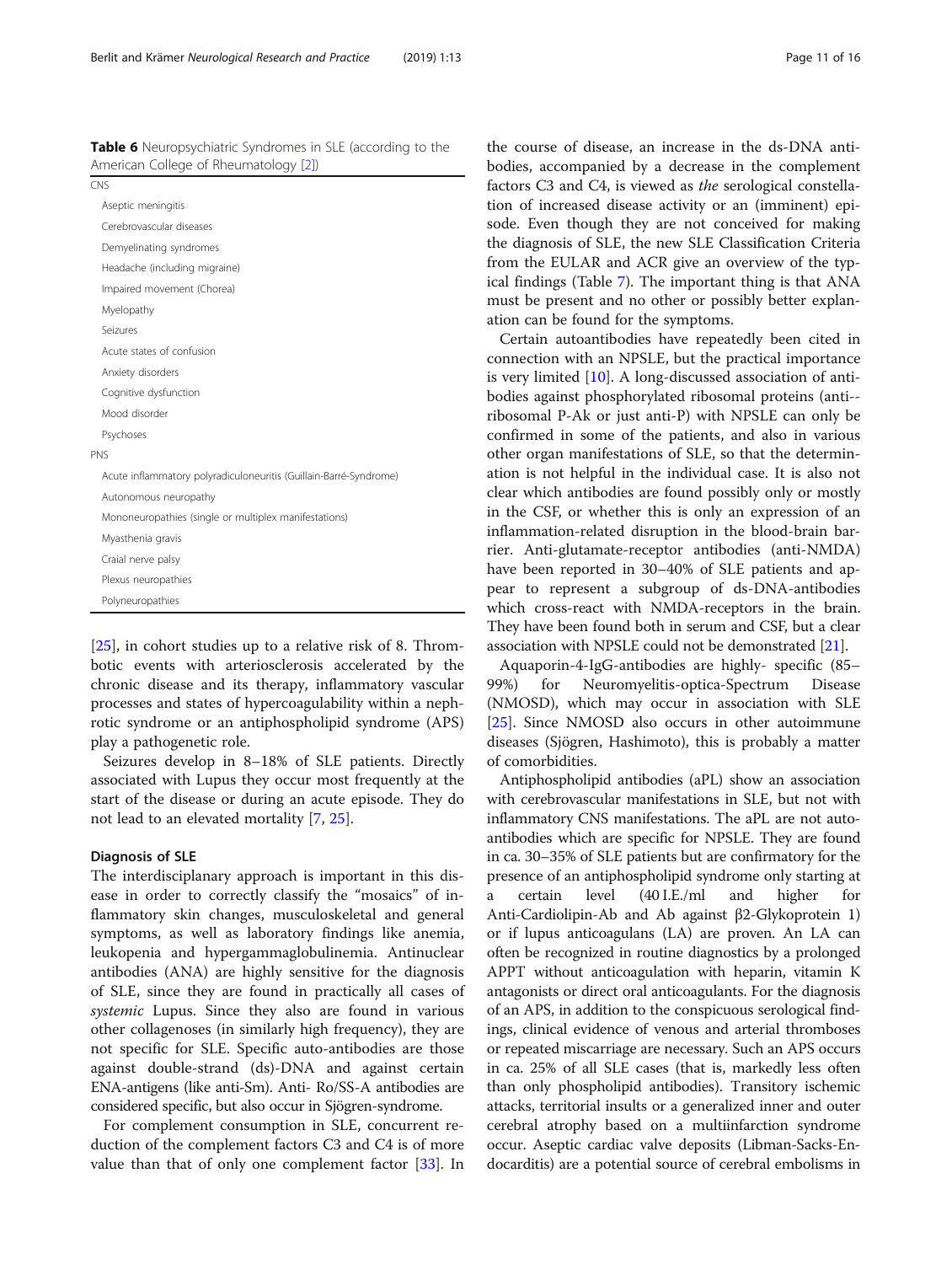#### <span id="page-11-0"></span>Table 7 EULAR/ACR-Classification Criteria for SLE (2018)

| Scoring points of organ manifestations                                                        |                |
|-----------------------------------------------------------------------------------------------|----------------|
| Constitutional symptoms                                                                       |                |
| Fever                                                                                         | $\mathfrak{D}$ |
| Skin                                                                                          |                |
| Non-scarring alopecia                                                                         | 2              |
| Oral ulcers                                                                                   | $\mathfrak{D}$ |
| Subacute-cutaneous or discoid LE                                                              | 4              |
| Acute cutaneous LE                                                                            | 6              |
| Arthritis                                                                                     |                |
| Synovitis in $\geq$ joints or<br>pressure pain in ≥2 joints<br>with morning stiffness ≥30 min | 6              |
| Neurology                                                                                     |                |
| Delirium                                                                                      | 2              |
| Psychosis                                                                                     | 3              |
| Seizure                                                                                       | 5              |
| Serositis                                                                                     |                |
| Pleural or Pericardial extravasation                                                          | 5              |
| Acute pericarditis                                                                            | 6              |
| Hematology                                                                                    |                |
| Leukopenia                                                                                    | 3              |
| Thrombopenia                                                                                  | 4              |
| Autoimmunohemolysis                                                                           | 4              |
| Kidneys                                                                                       |                |
| Proteinuria > 0.,5 g/24 h                                                                     | 4              |
| Lupus nephritis (histol.) Type II, V                                                          | 8              |
| Lupus nephritis (histol.) Type III, IV                                                        | 10             |
| Scoring points of immunologic findings                                                        |                |
| Antiphospholipid antibodies                                                                   |                |
| $aCL > 40$ GPL or $aB2GP$ $> 40$ GPL or LA +                                                  | 2              |
| Complement                                                                                    |                |
| C3 or C4 reduced                                                                              | 3              |
| C3 and C4 reduced                                                                             | 4              |
| Specific auto-antibodies                                                                      |                |
| a-ds-DNS-Ab                                                                                   | 6              |
| a-Sm-Ab                                                                                       | 6              |

Prerequisite: ANA (HEp2-IFT)  $\geq$  1:80. Classification as SLE starting at 10 points.Only the highest score within each domain is used for the total score. A criterion is not counted if another, more likely cause is present (such as for example infection, NPL, medications or other diseases). Criteria must not be concurrently present, a criterion is met if it was present in the documentation on one occasion, at least one criterion must be currently present

SLE with APS. An important risk constellation for thrombembolic, and also cerebral manifestations in APS is the presence of a so-called Triple-Positivity [[49\]](#page-14-0), i.e. concurrent proof of (highly positive) antibodies against Cardiolipin, ß2-Glycoprotein 1 and a Lupus anticoagulant in the coagulation diagnostics.

#### Diagnostics of NPSLE

Diagnostic processing and differential diagnosis of neuropsychiatric symptoms in patients with SLE do not differ from those in patients without SLE who have the same neurological symptoms, and include especially thorough anamneses with respect to medications, comorbidities and the search for possible evidence of infectiological causes (e.g. promoted by immunosuppression). Since certain, more likely "vasculitic" related forms of NPSLE are associated with the overall disease activity of SLE (see above), it is important to assess them.

Laboratory tests should include a complete blood count (anemia, leukopenia, lymphopenia, thrombopenia), complete clinical-chemical parameters (kidney failure, myositis, hemolysis), urine tests (nephritic sediment), determination of CRP (infection), serum electrophoresis, respectively immunoglobulins (hypergammaglobulinemia, IgG-elevation) and parameters of plasmatic coagulation (prolonged PTT). Among specific tests, determination of ANA, C3, C4 and the antibodies against ds-DNA, cardiolipin and β2-Glycoprotein, as well as lupus anticoagulans are to be recommended [[7,](#page-13-0) [25\]](#page-13-0).

CSF examinations serve primariliy to rule out infections and possibly primary inflammatory CNS diseases, but they can also give evidence of an NPSLE (pleocytosis, elevated albumin, IgG-Index). Imaging procedures, electrophysiological and neuropsychological tests may help to decide whether a particular clinical manifestation is due to an NPSLE. The sensitivity of MRI in active NPSLE is, on average, 57% (64% in severe, 30% in mild symptoms of NPSLE, 76% in focal, 51% in diffuse symptoms of NPSLE), whereby the most frequent pathological pattern with focal hyperintense T2-weighted lesions in the subcortical and periventricular white matter is often to be observed in patients without active NPSLE [[7,](#page-13-0) [21,](#page-13-0) [25](#page-13-0)].

#### **Therapy**

The difficult diagnosis and differentiation are not the least important reason why – unlike Lupus nephritis – there are no randomized studies and only one prospective controlled study of NPSLE. Reliable biomarkers for the disease activity are as little available as outcome parameters for CNS involvement [\[21](#page-13-0)].

The EULAR recommendations for the management of NPSLE (Bertsias, Tektonidou et al. 2012) are based like the consensus report of German-speaking Rheumatologists [[4\]](#page-13-0) almost exclusively on Expert Consensus. The specific therapy of NPSLE depends on whether the underlying impairment is inflammatory (CNS-vasculitis) or thrombo-embolic in nature, but this is not always easy to distinguish. The assumption of both mechanisms at the same time (for example in so-called catastrophic antiphospholipid syndrome or in a hemolytic-uremic syndrome within the SLE) is rare. If an inflammatory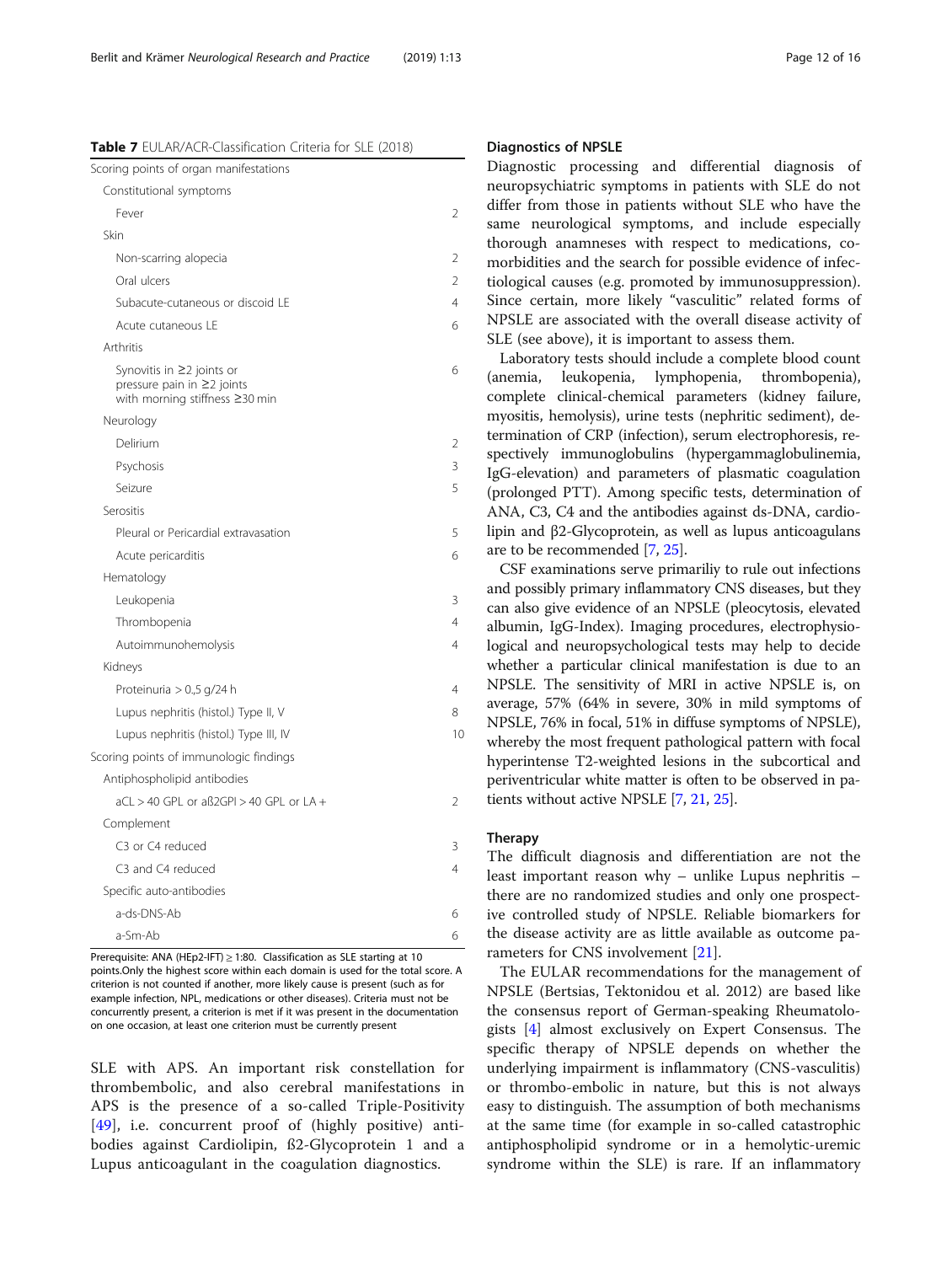process is assumed in NPSLE (e.g. aseptic meningitis, optic neuritis, transverse myelitis, peripheral neuropathy, refractory seizures, psychoses, acute state of confusion) and there is general disease activity, treatment is made with GC alone or in combination with immunosuppressives (AZA or CYC). The GC dose (in severe cases initially high-dose parenteral) and the aggressiveness of the immunosuppression (CYC is considerably more effective, but also more toxic than AZA) depends on the severity of the NPSLE (or other disease activity). In severe, refractory NPSLE cases, plasmapheresis, IVIG and an anti-B-cell therapy with RTX, among others, are recommended [[4,](#page-13-0) [7,](#page-13-0) [21](#page-13-0), [25](#page-13-0)].

Thrombocyte aggregation inhibition and/or anticoagulation is recommended for NPSLE manifestations of an antiphospholipid syndrome (APS) – without immunosuppression (as long as other SLE manifestations do not require it). Anticoagulation appears to be superior to aggregation inhibition for secondary prevention of arterial events (including stroke, TIA) in APS. Coagulation-active medications have also been used in ischemic optic neuropathy, chorea and in myelitis when aPL were present and immunosuppression ineffective.

#### Sjögren syndrome (SS)

The disease may occur as primary SS or as secondary SS in association with rheumatoid arthritis or other collagenoses. Women are more frequently affected (F:M = 9:1).

#### Clinic

The main symptoms are the sicca-symptomatics in the eye (xerophthalmia) and the mouth (xerostomia). Neurological symptoms occur in 30%, most often as distal symmetric, primarily sensory PNP associated with autonomous symptoms (Adie's pupils, orthostatic dysregulation), biopsy demonstrates perivascular or vasculitic infiltrates. Atactic sensory neuronopathy (ganglionitis) with pseudoathetosis, gait ataxia and small-fiber neuropathy are very characteristic; cranial nerves are often involved, especially the trigeminal, facial and statoacustic nerve. There is relatively often tubulointerstitial damage to the kidneys as an additional extraglandular manifestation of Sjögren-Syndrome. Pareses have been observed rarely within the framework of hypokalemia with renal tubular acidosis [[59\]](#page-14-0).

#### **Diagnostics**

Keratoconjunctivitis sicca can be demonstrated in slit-lamp test with fluorescein or with the Schirmer test. Inflammatory cell infiltrates are found in fine needle biopsy from the pancreas. In addition to anti-Ro-autoantibodies (SSA – positive in 97% of cases) or anti-La-autoantibodies (SSB – in 78% of cases), proof of rheuma factors and polyclonal hypergammaglobulinemia are frequent. A secondary mixed

cryoglobulinemia should not be overlooked, especially if there is evidence of palpable purpura; the transition to a lymphoproliferative disease is possible in this situation [\[50\]](#page-14-0).

CNS symptomatics are extremely rare and differential diagnoses (NMOSD comorbid with Sjögren) should be sought [\[20](#page-13-0)].

The CSF may present a mild lymphomonocytic pleozytosis, elevated albumin as well as oligoclonal banding, which may disappear after steroid therapy. Unlike in multiple sclerosis, these can, however, be proven not only in the IgG, but also in IgA and especially IgM band [\[53](#page-14-0)].

#### Therapy

Treatment is combined with GC and AZA; in secondary cryoglobulinemic vasculitis also with CYC or RTX.

#### Acknowledgements

Consensus Group: Marcel Arnold, M.D., Bern, Martin W. Baumgärtel, M.D., Münster, Peter Berlit, M. D., Berlin, Thomas Gattringer, M.D., Graz, Bernhard Hellmich, M.D., Kirchheim-Teck, Markus Krämer, M. D., Essen, Peter Lamprecht, M.D., Lübeck, Christof Specker, M.D., Essen, Andreas Steinbrecher, M.D., Erfurt. Involved Societies: German Neurological Society, German Rheumatological Society, German Society of Internal Medicine, Austrian Neurological Society, Swiss Neurological Society.

#### Funding

Not applicable.

#### Availability of data and materials

Not applicable.

#### Declarations

The guideline is based on a medline research and was developed in a modified Delphi process and approved by the involved societies. We note that these guidelines have not been peer reviewed by the journal as a regular research article. These recommendations have been approved by the Guideline Committee of the German Society of Neurology (DGN), the Board of the DGN, the Board of all societies involved. Its German extended version is published on the websites of the societies involved and on the website of the AWMF (Arbeitsgemeinschaft der Wissenschaftlichen Medizinischen Fachgesellschaften; Collaboration of medical societies). Its importance in the field and its suitability for publication in Neurological Research and Practice has been evaluated and confirmed by an independent Neurological Research and Practice Editorial Board Member. No additional reviews have been solicited.

#### Authors' contributions

Both authors have equally contributed to the design of the work, and the acquisition and interpretation of data. PB has drafted the English version and substantively revised it. Both authors read and approved the final manuscript.

#### Ethics approval and consent to participate

Not applicable.

#### Consent for publication

Not applicable.

#### Competing interests

PB received speaker's honoraria from Bayer, Pfizer und Roche. MK received speaker's honoraria from Biogen, TEVA, Novartis, Rode, Amicus, Shire.

#### Publisher's Note

Springer Nature remains neutral with regard to jurisdictional claims in published maps and institutional affiliations.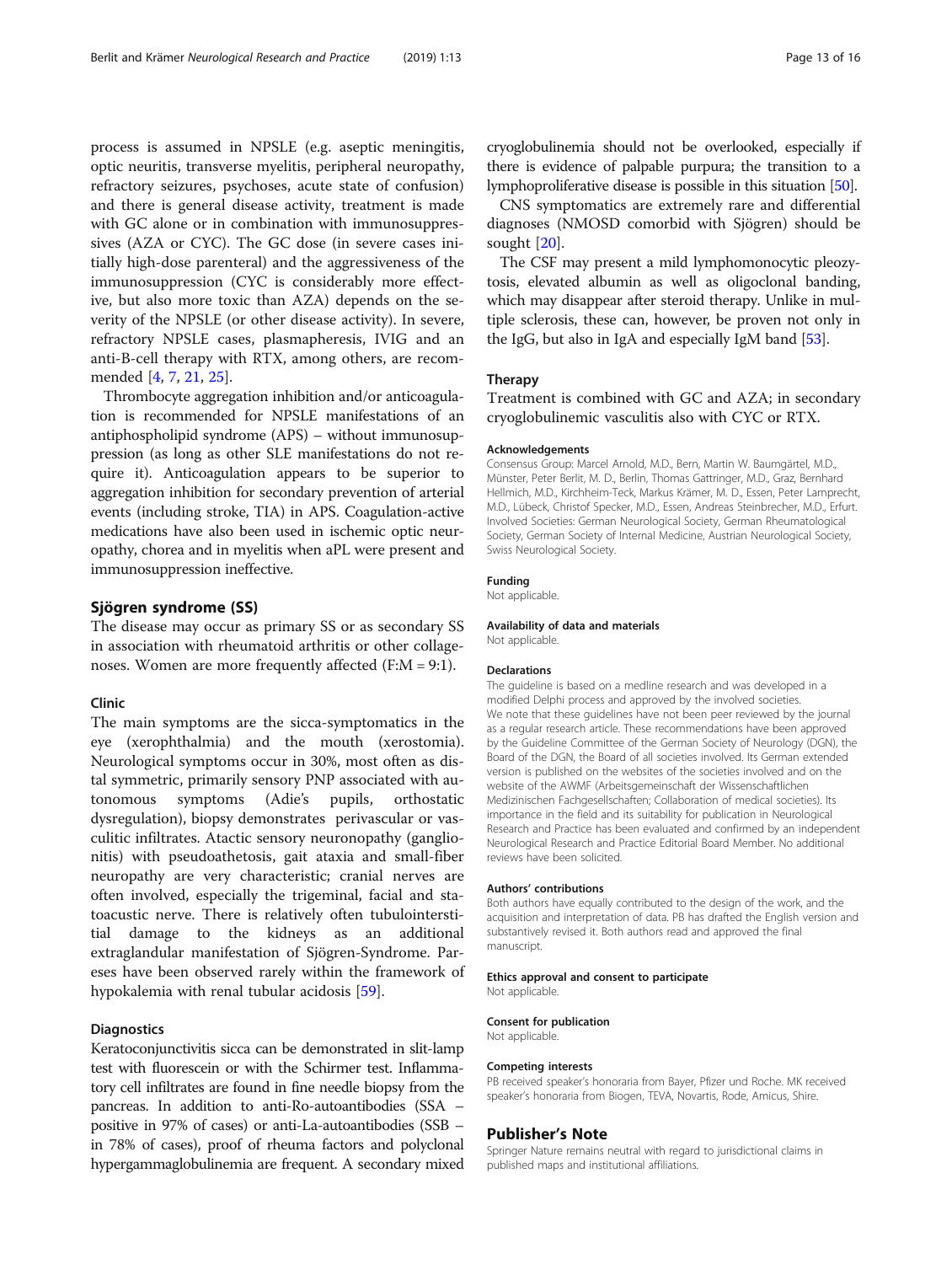#### <span id="page-13-0"></span>Author details

<sup>1</sup>Deutsche Gesellschaft für Neurologie, Reinhardtstr. 27 C, 10117 Berlin, Germany. <sup>2</sup>Neurologie, Alfried-Krupp-Krankenhaus Essen, Alfried-Krupp-Straße 21, 45131 Essen, Germany.

#### Received: 18 January 2019 Accepted: 22 March 2019 Published online: 14 May 2019

#### References

- 1. Abe, Y., Tada, K., Yamaji, K., Takasaki, Y., & Tamura, N. (2017). Association of five-factor score with the mortality in Japanese patients with polyarteritis nodosa. In Modern Rheumatology (pp. 1–5).
- 2. ACR. (1999). The American College of Rheumatology nomenclature and case definitions for neuropsychiatric lupus syndromes. Arthritis and Rheumatism, 42(4), 599–608.
- 3. Alba, M. A., Garcia-Martinez, A., Prieto-Gonzalez, S., Tavera-Bahillo, I., Corbera-Bellalta, M., Planas-Rigol, E., Espigol-Frigole, G., Butjosa, M., Hernandez-Rodriguez, J., & Cid, M. C. (2014). Relapses in patients with giant cell arteritis: Prevalence, characteristics, and associated clinical findings in a longitudinally followed cohort of 106 patients. Medicine (Baltimore), 93(5), 194–201.
- 4. Aringer, M., Burkhardt, H., Burmester, G. R., Fischer-Betz, R., Fleck, M., Graninger, W., Hiepe, F., Jacobi, A. M., Kotter, I., Lakomek, H. J., Lorenz, H. M., Manger, B., Schett, G., Schmidt, R. E., Schneider, M., Schulze-Koops, H., Smolen, J. S., Specker, C., Stoll, T., Strangfeld, A., Tony, H. P., Villiger, P. M., Voll, R., Witte, T., & Dorner, T. (2012). Current state of evidence on 'off-label' therapeutic options for systemic lupus erythematosus, including biological immunosuppressive agents, in Germany, Austria and Switzerland – a consensus report. Lupus, 21(4), 386–401.
- Arnaud, L., Haroche, J., Mathian, A., Gorochov, G., & Amoura, Z. (2011). Pathogenesis of Takayasu's arteritis: A 2011 update. Autoimmunity Reviews, 11(1), 61–67.
- 6. Berlit, P., & Kraemer, M. (2014). Cerebral vasculitis in adults: what are the steps in order to establish the diagnosis? Red flags and pitfalls. Clinical and Experimental Immunology, 175(3), 419–424.
- 7. Bertsias, G. K., Ioannidis, J. P., Aringer, M., Bollen, E., Bombardieri, S., Bruce, I. N., Cervera, R., Dalakas, M., Doria, A., Hanly, J. G., Huizinga, T. W., Isenberg, D., Kallenberg, C., Piette, J. C., Schneider, M., Scolding, N., Smolen, J., Stara, A., TASAiulas, I., Tektonidou, M., Tincani, A., van Buchem, M. A., van Vollenhoven, R., Ward, M., Gordon, C., & Boumpas, D. T. (2010). EULAR recommendations for the management of systemic lupus erythematosus with neuropsychiatric manifestations: report of a task force of the EULAR standing committee for clinical affairs. Annals of the Rheumatic Diseases, 69(12), 2074–2082.
- 8. Bertsias, G. K., M. Tektonidou, Z. Amoura, M. Aringer, I. Bajema, J. H. Berden, J. Boletis, R. Cervera, T. Dorner, A. Doria, F. Ferrario, J. Floege, F. A. Houssiau, J. P. Ioannidis, D. A. Isenberg, C. G. Kallenberg, L. Lightstone, S. D. Marks, A. Martini, G. Moroni, I. Neumann, M. Praga, M. Schneider, A. Starra, V. Tesar, C. Vasconcelos, R. F. van Vollenhoven, H. Zakharova, M. Haubitz, C. Gordon, D. Jayne, D. T. Boumpas, R. European League Against, D. European Renal Association-European and A. Transplant (2012). "Joint European League Against Rheumatism and European Renal Association-European Dialysis and Transplant Association (EULAR/ERA-EDTA) recommendations for the management of adult and paediatric lupus nephritis." Ann Rheum Dis 71(11): 1771–1782.
- 9. Bielsa, I. (2015). Update of systemic vasculitides nomenclature. International Chapel Hill consensus conference, 2012. Actas Dermosifiliogr, 106(8), 605–608.
- 10. Borowoy, A. M., Pope, J. E., Silverman, E., Fortin, P. R., Pineau, C., Smith, C. D., Arbillaga, H., Gladman, D., Urowitz, M., Zummer, M., Hudson, M., Tucker, L., & Peschken, C. (2012). Neuropsychiatric lupus: the prevalence and autoantibody associations depend on the definition: results from the 1000 faces of lupus cohort. Seminars in Arthritis and Rheumatism, 42(2), 179–185.
- 11. Bossuyt, X., Tervaert, J. W. C., Arimura, Y., Blockmans, D., Flores-Suarez, L. F., Guillevin, L., Hellmich, B., Jayne, D., Jennette, J. C., Kallenberg, C. G. M., Moiseev, S., Novikov, P., Radice, A., Savige, J. A., Sinico, R. A., Specks, U., van PaASAen, P., Zhao, M. H., Rasmussen, N., Damoiseaux, J., & Csernok, E. (2017). Position paper: Revised 2017 international consensus on testing of ANCAs in granulomatosis with polyangiitis and microscopic polyangiitis. Nature Reviews Rheumatology, 13(11), 683–692.
- 12. Chen, S., Luan, H., Li, L., Zeng, X., Wang, T., Li, Y., & Yuan, H. (2017). Relationship of HLA-B\*51 and HLA-B\*52 alleles and TNF-alpha-308A/G

polymorphism with susceptibility to Takayasu arteritis: a meta-analysis. Clinical Rheumatology, 36(1), 173–181.

- 13. Comarmond, C., Pagnoux, C., Khellaf, M., Cordier, J. F., Hamidou, M., Viallard, J. F., Maurier, F., Jouneau, S., Bienvenu, B., Puechal, X., Aumaitre, O., Le Guenno, G., Le Quellec, A., Cevallos, R., Fain, O., Godeau, B., Seror, R., Dunogue, B., Mahr, A., Guilpain, P., Cohen, P., Aouba, A., Mouthon, L., Guillevin, L., & French Vasculitis Study Group. (2013). Eosinophilic granulomatosis with polyangiitis (Churg-Strauss): clinical characteristics and long-term follow up of the 383 patients enrolled in the French Vasculitis Study Group cohort. Arthritis & Rheumatism, 65(1), 270–281.
- 14. Crnogorac, M., Horvatic, I., Kacinari, P., Ljubanovic, D. G., & Galesic, K. (2017). Serum C3 complement levels in ANCA associated vasculitis at diagnosis is a predictor of patient and renal outcome. Journal of Nephrology, 18, 337.
- 15. De Virgilio, A., Greco, A., Magliulo, G., Gallo, A., Ruoppolo, G., Conte, M., Martellucci, S., & de Vincentiis, M. (2016). Polyarteritis nodosa: A contemporary overview. Autoimmunity Reviews, 15(6), 564–570.
- 16. Diamantopoulos, A. P., Haugeberg, G., Lindland, A., & Myklebust, G. (2016). The fast-track ultrasound clinic for early diagnosis of giant cell arteritis significantly reduces permanent visual impairment: towards a more effective strategy to improve clinical outcome in giant cell arteritis? Rheumatology (Oxford), 55(1), 66–70.
- 17. Gayraud, M., Guillevin, L., le Toumelin, P., Cohen, P., Lhote, F., Casassus, P., Jarrousse, B., & French Vasculitis Study Group. (2001). Long-term followup of polyarteritis nodosa, microscopic polyangiitis, and Churg-Strauss syndrome: analysis of four prospective trials including 278 patients. Arthritis & Rheumatism, 44(3), 666–675.
- 18. E S Molloy, C A Langford, T M Clark, C E Gota, G S Hoffman, (2008) Anti-tumour necrosis factor therapy in patients with refractory Takayasu arteritis: long-term follow-up. Annals of the Rheumatic Diseases 67 (11): 1567–1569.
- 19. Germano, G., Monti, S., Ponte, C., Possemato, N., Caporali, R., Salvarani, C., Macchioni, P., & Pipitone, N. (2017). The role of ultrasound in the diagnosis and follow-up of large-vessel vasculitis: an update. Clinical and Experimental Rheumatology, 35 Suppl 103(1), 194–198.
- 20. Gmuca, S., Lieberman, S. M., & Mehta, J. (2017). Pediatric neuromyelitis optica spectrum disorder and sjogren syndrome: More common than previously thought? The Journal of Rheumatology, 44(6), 959–960.
- 21. Govoni, M., Bortoluzzi, A., Padovan, M., Silvagni, E., Borrelli, M., Donelli, F., Ceruti, S., & Trotta, F. (2016). The diagnosis and clinical management of the neuropsychiatric manifestations of lupus. Journal of Autoimmunity, 74, 41–72.
- 22. Groh, M., Pagnoux, C., Baldini, C., Bel, E., Bottero, P., Cottin, V., Dalhoff, K., Dunogue, B., Gross, W., Holle, J., Humbert, M., Jayne, D., Jennette, J. C., Lazor, R., Mahr, A., Merkel, P. A., Mouthon, L., Sinico, R. A., Specks, U., Vaglio, A., Wechsler, M. E., Cordier, J. F., & Guillevin, L. (2015). Eosinophilic granulomatosis with polyangiitis (Churg-Strauss) (EGPA). Consensus Task Force recommendations for evaluation and management. European Journal of Internal Medicine, 26(7), 545–553.
- 23. Guillevin, L., Pagnoux, C., Karras, A., Khouatra, C., Aumaitre, O., Cohen, P., Maurier, F., Decaux, O., Ninet, J., Gobert, P., Quemeneur, T., Blanchard-Delaunay, C., Godmer, P., Puechal, X., Carron, P. L., Hatron, P. Y., Limal, N., Hamidou, M., Ducret, M., Daugas, E., Papo, T., Bonnotte, B., Mahr, A., Ravaud, P., Mouthon, L., & French Vasculitis Study Group. (2014). RTX versus AZAe for maintenance in ANCA-Associated vasculitis. The New England Journal of Medicine, 371(19), 1771–1780.
- 24. Holle, J. U., Gross, W. L., Latza, U., Nolle, B., Ambrosch, P., Heller, M., Fertmann, R., & Reinhold-Keller, E. (2011). Improved outcome in 445 patients with Wegener's granulomatosis in a German vasculitis center over four decades. Arthritis & Rheumatism, 63(1), 257–266.
- 25. Jafri, K., Patterson, S. L., & Lanata, C. (2017). Central nervous system manifestations of systemic lupus erythematosus. Rheumatic Diseases Clinics of North America, 43(4), 531–545.
- 26. Jennette, J. C., & Falk, R. J. (2014). Pathogenesis of antineutrophil cytoplasmic autoantibody-mediated disease. Nature Reviews Rheumatology, 10(8), 463–473.
- 27. Jennette, J. C., Falk, R. J., Bacon, P. A., Basu, N., Cid, M. C., Ferrario, F., Flores-Suarez, L. F., Gross, W. L., Guillevin, L., Hagen, E. C., Hoffman, G. S., Jayne, D. R., Kallenberg, C. G., Lamprecht, P., Langford, C. A., Luqmani, R. A., Mahr, A. D., Matteson, E. L., Merkel, P. A., Ozen, S., Pusey, C. D., Rasmussen, N., Rees, A. J., Scott, D. G., Specks, U., Stone, J. H., Takahashi, K., & Watts, R. A. (2013). 2012 revised International Chapel Hill Consensus Conference Nomenclature of Vasculitides. Arthritis & Rheumatism, 65(1), 1–11.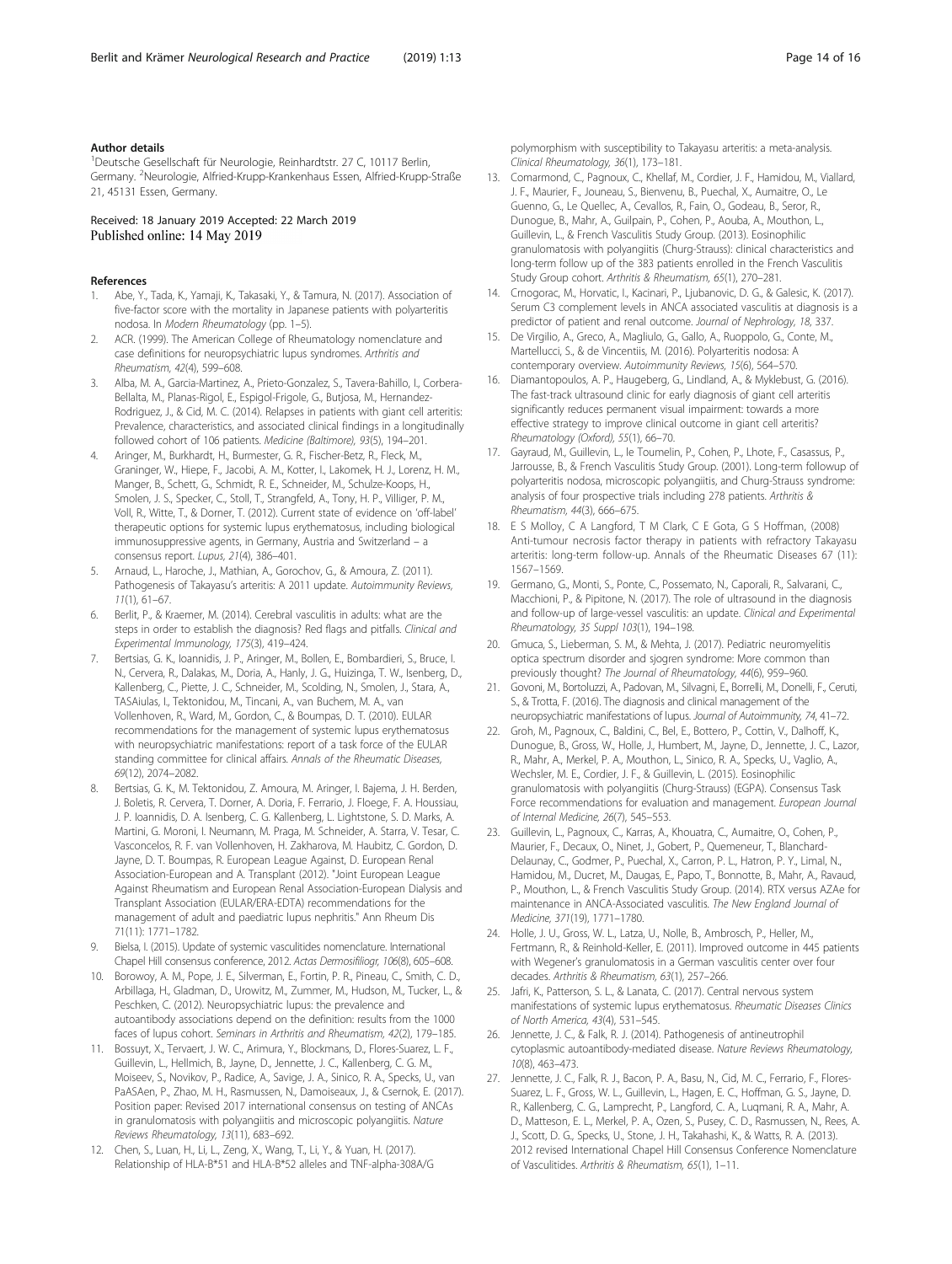- <span id="page-14-0"></span>28. Jones, R. B., Tervaert, J. W., Hauser, T., Luqmani, R., Morgan, M. D., Peh, C. A., Savage, C. O., Segelmark, M., Tesar, V., van PaASAen, P., Walsh, D., Walsh, M., Westman, K., Jayne, D. R., & European Vasculitis Study Group. (2010). RTX versus CYCe in ANCA associated. renal vasculitis. The New England Journal of Medicine, 363(3), 211–220.
- 29. Kallenberg, C. G. (2014). Key advances in the clinical approach to ANCAassociated vasculitis. Nature Reviews Rheumatology, 10(8), 484–493.
- 30. Kermani, T. A., Warrington, K. J., Crowson, C. S., Ytterberg, S. R., Hunder, G. G., Gabriel, S. E., & Matteson, E. L. (2013). Large-vessel involvement in giant cell arteritis: a population-based cohort study of the incidence-trends and prognosis. Annals of the Rheumatic Diseases, 72(12), 1989–1994.
- 31. Kraemer, M., & Berlit, P. (2010). Systemic, secondary and infectious causes for cerebral vasculitis: clinical experience with 16 new European cases. Rheumatology International, 30(11), 1471–1476.
- 32. Kraemer, M., Metz, A., Herold, M., Venker, C., & Berlit, P. (2011). Reduction in jaw opening: a neglected symptom of giant cell arteritis. Rheumatology International, 31, 1521–1523.
- 33. Kuhn, A., Bonsmann, G., Anders, H. J., Herzer, P., Tenbrock, K., & Schneider, M. (2015). The Diagnosis and treatment of systemic lupus erythematosus. Deutsches Ärzteblatt International, 112(25), 423–432.
- 34. Labarca, C., Koster, M. J., Crowson, C. S., Makol, A., Ytterberg, S. R., Matteson, E. L., & Warrington, K. J. (2016). Predictors of relapse and treatment outcomes in biopsy-proven giant cell arteritis: a retrospective cohort study. Rheumatology (Oxford), 55(2), 347–356.
- 35. Luqmani, R., Lee, E., Singh, S., Gillett, M., Schmidt, W. A., Bradburn, M., Dasgupta, B., Diamantopoulos, A. P., Forrester-Barker, W., Hamilton, W., Masters, S., McDonald, B., McNally, E., Pease, C., Piper, J., Salmon, J., Wailoo, A., Wolfe, K., & Hutchings, A. (2016). The role of ultrasound compared to biopsy of temporal arteries in the diagnosis and treatment of giant cell arteritis (TABUL): A diagnostic accuracy and cost-effectiveness study. Health Technology Assessment, 20(90), 1–238.
- 36. Mahajan, A., Herrmann, M., & Munoz, L. E. (2016). Clearance deficiency and cell death pathways: A model for the pathogenesis of SLE. Frontiers in immunology, 7, 35.
- 37. Mahr, A. D., Jover, J. A., Spiera, R. F., Hernandez-Garcia, C., Fernandez-Gutierrez, B., Lavalley, M. P., & Merkel, P. A. (2007). Adjunctive methotrexate for treatment of giant cell arteritis: an individual patient data meta-analysis. Arthritis & Rheumatism, 56(8), 2789–2797.
- Maleszewski, J. J., Younge, B. R., Fritzlen, J. T., Hunder, G. G., Goronzy, J. J., Warrington, K. J., & Weyand, C. M. (2017). Clinical and pathological evolution of giant cell arteritis: A prospective study of follow-up temporal artery biopsies in 40 treated patients. Modern Pathology, 30(6), 788–796.
- 39. Matsuyama, A., Sakai, N., Ishigami, M., Hiraoka, H., & Yamashita, S. (2005). Minocycline for the treatment of Takayasu arteritis. Annals of Internal Medicine, 143(5), 394–395.
- 40. Mohammad, A. J., Hot, A., Arndt, F., Moosig, F., Guerry, M. J., Amudala, N., Smith, R., Sivasothy, P., Guillevin, L., Merkel, P. A., & Jayne, D. R. (2016). RTX for the treatment of eosinophilic granulomatosis with polyangiitis (Churg-Strauss). Annals of the Rheumatic Diseases, 75(2), 396–401.
- 41. Mossa-Basha, M., Shibata, D. K., Hallam, D. K., de Havenon, A., Hippe, D. S., Becker, K. J., Tirschwell, D. L., Hatsukami, T., Balu, N., & Yuan, C. (2017). Added value of vessel wall. Magnetic resonance imaging for differentiation of nonocclusive intracranial vasculopathies. Stroke, 48(11), 3026–3033.
- 42. Mukhtyar, C., Guillevin, L., Cid, M. C., Dasgupta, B., de Groot, K., Gross, W., Hauser, T., Hellmich, B., Jayne, D., Kallenberg, C. G., Merkel, P. A., Raspe, H., Salvarani, C., Scott, D. G., Stegeman, C., Watts, R., Westman, K., Witter, J., Yazici, H., Luqmani, R., & G. European. Vasculitis Study Group. (2009a). EULAR recommendations for the management of large vessel vasculitis. Annals of the Rheumatic Diseases, 68(3), 318–323.
- 43. Mukhtyar, C., Guillevin, L., Cid, M. C., Dasgupta, B., de Groot, K., Gross, W., Hauser, T., Hellmich, B., Jayne, D., Kallenberg, C. G., Merkel, P. A., Raspe, H., Salvarani, C., Scott, D. G., Stegeman, C., Watts, R., Westman, K., Witter, J., Yazici, H., Luqmani, R., & G. European. Vasculitis Study Group. (2009b). EULAR recommendations for the management of primary small and medium vessel vasculitis. Annals of the Rheumatic Diseases, 68(3), 310–317.
- 44. Nagel, M. A., Jones, D., & Wyborny, A. (2017). Varicella zoster virus vasculopathy: The expanding clinical spectrum and pathogenesis. Journal of Neuroimmunology, 308, 112–117.
- 45. Nakaoka, Y., Isobe, M., Takei, S., Tanaka, Y., Ishii, T., Yokota, S., Nomura, A., Yoshida, S., & Nishimoto, N. (2018). Efficacy and safety of tocilizumab in patients with refractory Takayasu arteritis: results from a randomised,

double-blind, placebo-controlled, phase 3 trial in Japan (the TAKT study). Annals of the Rheumatic Diseases, 77(3), 348–354.

- 46. Onen, F., & Akkoc, N. (2017). Epidemiology of Takayasu arteritis. Presse Médicale, 46(7–8 Pt 2), e197–e203.
- 47. Park, E. S., Ahn, S. S., Jung, S. M., Song, J. J., Park, Y. B., & Lee, S. W. (2017). Reclassification of polyarteritis nodosa based on the 1990 ACR criteria using the 2007 EMA algorithm modified by the 2012 CHCC definitions. Clinical and Experimental Rheumatology, 35, 597.
- 48. Pelaia, C., Vatrella, A., Busceti, M. T., Gallelli, L., Terracciano, R., Savino, R., & Pelaia, G. (2017). Severe eosinophilic asthma: from the pathogenic role of interleukin-5 to the therapeutic action of mepolizumab. Drug Design, Development and Therapy, 11, 3137–3144.
- 49. Pengo, V., Bison, E., Zoppellaro, G., Jose, S. P., Denas, G., Hoxha, A., Ruffatti, A. , & Banzato, A. (2016). APS – Diagnostics and challenges for the future. Autoimmunity Reviews, 15(11), 1031–1033.
- 50. Quartuccio, L., Baldini, C., Priori, R., Bartoloni, E., Carubbi, F., Alunno, A., Gandolfo, S., Colafrancesco, S., Giacomelli, R., Gerli, R., Valesini, G., Bombardieri, S., & De Vita, S. (2017). Cryoglobulinemia in sjogren syndrome: A disease subset that links higher systemic disease activity, autoimmunity, and local B cell proliferation in mucosa-associated lymphoid tissue. The Journal of Rheumatology, 44(8), 1179–1183.
- 51. Rao, J. K., Allen, N. B., & Pincus, T. (1998). Limitations of the 1990 American College of Rheumatology classification criteria in the diagnosis of vasculitis. Annals of Internal Medicine, 129(5), 345–352.
- 52. Rees, F., Doherty, M., Grainge, M. J., Lanyon, P., & Zhang, W. (2017). The worldwide incidence and prevalence of systemic lupus erythematosus: a systematic review of epidemiological studies. Rheumatology (Oxford), 56(11), 1945–1961.
- 53. Reske, D., Petereit, H. F., & Heiss, W. D. (2005). Difficulties in the differentiation of chronic inflammatory diseases of the central nervous system – value of cerebrospinal fluid analysis and immunological abnormalities in the diagnosis. Acta Neurologica Scandinavica, 112(4), 207–213.
- 54. Saunier, A., Issa, N., Vandenhende, M. A., Morlat, P., Doutre, M. S., & Bonnet, F. (2017). Treatment of polyarteritis nodosa with tocilizumab: a new therapeutic approach? RMD Open, 3(1), e000446.
- 55. Schafer, V. S., Juche, A., Ramiro, S., Krause, A., & Schmidt, W. A. (2017). Ultrasound cut-off values for intima-media thickness of temporal, facial and axillary arteries in giant cell arteritis. Rheumatology (Oxford), 56(9), 1632.
- 56. Schirmer, J. H., Aries, P. M., de Groot, K., Hellmich, B., Holle, J. U., Kneitz, C., Kotter, I., Lamprecht, P., Muller-Ladner, U., Reinhold-Keller, E., Specker, C., Zanker, M., & Moosig, F. (2017). S1 guidelines diagnostics and treatment of ANCA-associated vasculitis. Zeitschrift fur Rheumatologie, 76(Suppl 3), 77–104.
- 57. Schirmer, J. H., Wright, M. N., Vonthein, R., Herrmann, K., Nolle, B., Both, M., Henes, F. O., Arlt, A., Gross, W. L., Schinke, S., Reinhold-Keller, E., Moosig, F., & Holle, J. U. (2016). Clinical presentation and long-term outcome of 144 patients with microscopic polyangiitis in a monocentric German cohort. Rheumatology (Oxford), 55(1), 71–79.
- 58. Seri, Y., Shoda, H., Hanata, N., Nagafuchi, Y., Sumitomo, S., Fujio, K., & Yamamoto, K. (2017). A case of refractory polyarteritis nodosa successfully treated with RTX. Modern Rheumatology, 27(4), 696–698.
- 59. Singhvi, J. P., Ganguli, A., & Kaur, B. (2010). Primary sjogren's syndrome presenting as acute flaccid quadriplegia. Annals of Neurosciences, 17(2), 98–100.
- 60. Stone, J. H., Merkel, P. A., Spiera, R., Seo, P., Langford, C. A., Hoffman, G. S., Kallenberg, C. G., Clair, E. W. S., Turkiewicz, A., Tchao, N. K., Webber, L., Ding, L., Sejismundo, L. P., Mieras, K., Weitzenkamp, D., Ikle, D., Seyfert-Margolis, V., Mueller, M., Brunetta, P., Allen, N. B., Fervenza, F. C., Geetha, D., Keogh, K. A., Kissin, E. Y., Monach, P. A., Peikert, T., Stegeman, C., Ytterberg, S. R., & Specks, U. (2010). RTX versus CYCe for ANCA-associated vasculitis. The New England Journal of Medicine, 363(3), 221–232.
- 61. Stone, J. H., Tuckwell, K., Dimonaco, S., Klearman, M., Aringer, M., Blockmans, D., Brouwer, E., Cid, M. C., Dasgupta, B., Rech, J., Salvarani, C., Schett, G., Schulze-Koops, H., Spiera, R., Unizony, S. H., & Collinson, N. (2017). Trial of tocilizumab in giant-cell arteritis. The New England Journal of Medicine, 377(4), 317–328.
- 62. Wechsler, M. E., Akuthota, P., Jayne, D., Khoury, P., Klion, A., Langford, C. A., Merkel, P. A., Moosig, F., Specks, U., Cid, M. C., Luqmani, R., Brown, J., Mallett, S., Philipson, R., Yancey, S. W., Steinfeld, J., Weller, P. F., & Gleich, G. J. (2017). Mepolizumab or placebo for eosinophilic granulomatosis with polyangiitis. The New England Journal of Medicine, 376(20), 1921–1932.
- 63. Weyand, C. M., & Goronzy, J. J. (2013). Immune mechanisms in medium and large vessel vasculitis. Nature Reviews Rheumatology, 9(12), 731–740.